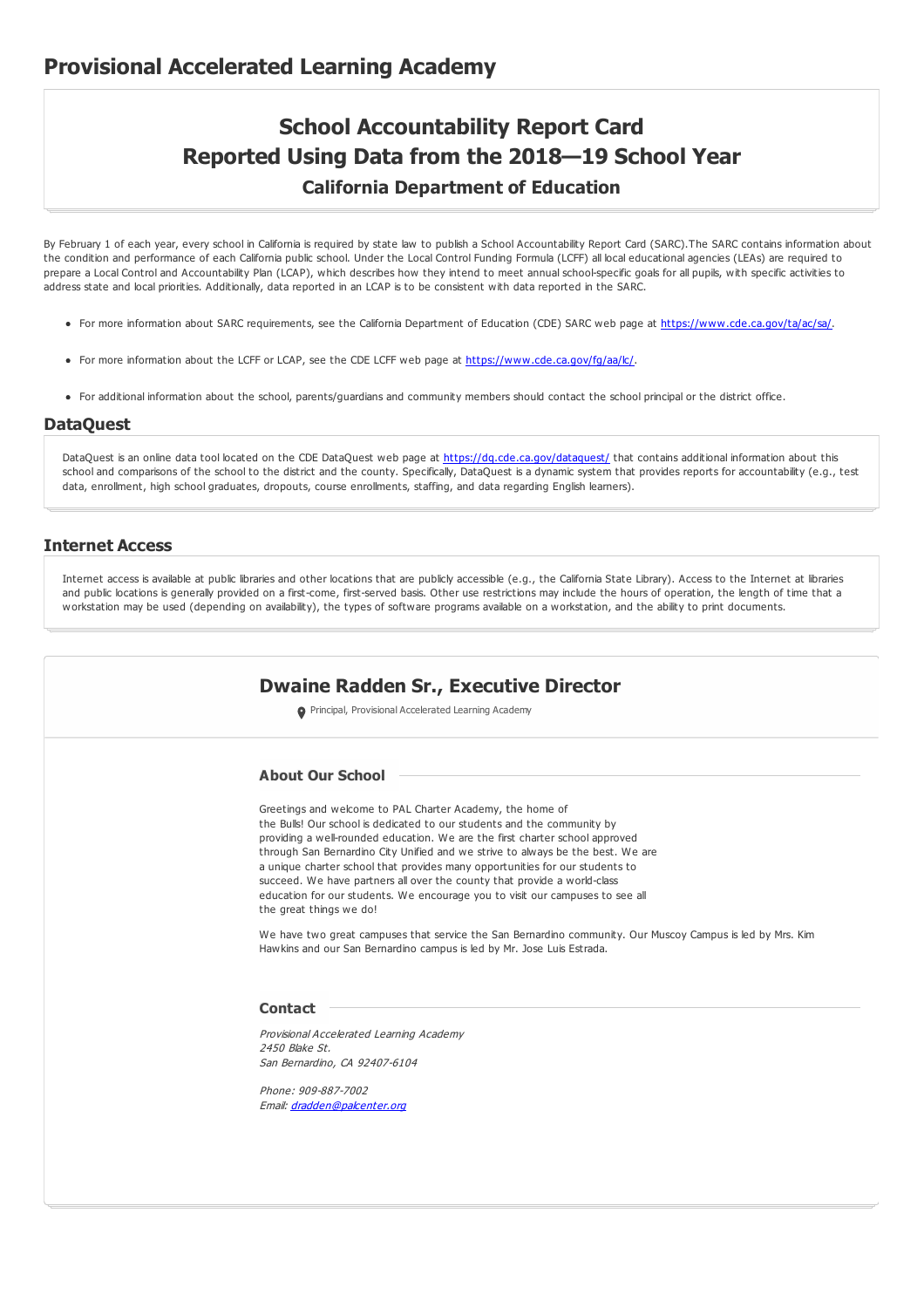# **About This School**

# **Contact Information (School Year 2019—20)**

| District Contact Information (School Year 2019-20) |                               |  |  |
|----------------------------------------------------|-------------------------------|--|--|
| <b>District Name</b>                               | San Bernardino City Unified   |  |  |
| <b>Phone Number</b>                                | (909) 381-1100                |  |  |
| Superintendent                                     | Dale Marsden                  |  |  |
| <b>Email Address</b>                               | dale.marsden@sbcusd.k12.ca.us |  |  |
| Website                                            | http://www.sbcusd.com         |  |  |

| School Contact Information (School Year 2019–20)    |                                          |  |  |  |
|-----------------------------------------------------|------------------------------------------|--|--|--|
| <b>School Name</b>                                  | Provisional Accelerated Learning Academy |  |  |  |
| <b>Street</b>                                       | 2450 Blake St.                           |  |  |  |
| City, State, Zip                                    | San Bernardino, Ca, 92407-6104           |  |  |  |
| <b>Phone Number</b>                                 | 909-887-7002                             |  |  |  |
| <b>Principal</b>                                    | Dwaine Radden Sr., Executive Director    |  |  |  |
| <b>Email Address</b>                                | dradden@palcenter.org                    |  |  |  |
| Website                                             | www.palcenter.org                        |  |  |  |
| County-District-School 36678763630993<br>(CDS) Code |                                          |  |  |  |

Last updated: 2/13/2020

# **School Description and Mission Statement (School Year 2019—20)**

The Provisional Accelerated Learning (PAL) Center is operated by Provisional Educational Services, Incorporated, a non-profit tax-exempt 501 (c)(3) entity that was incorporated in California in December 1984. The community-based PAL Center was established to compliment the activities of the structured educational system and provides education and employment services in a non-threatening environment that is easily accessible to residents.

Populations Served

The PAL Center has historically served a culturally-diverse-at-promise populations with great success. Participants have ranged in age from two to forty-five years old. Free services are available to persons who qualify for government funded programs. Research shows that the dropout, at-risk populations have the highest unemployment and crime rate, and comprise the largest percentage of welfare recipients.

Dr. Mildred Dalton Henry, Retired CEO and Founder, has left her vision and mission for staff to strive to positively influence youth to remain in school, obtain viable employment, and become productive citizens.

The Mission of the Provisional Accelerated Learning Academy is to ensure that all students acquire the academic, vocational, thinking skills, and essential tools to become responsible, contributing members of our multi-ethnic, democratic society.

The school's Vision drives curricular decisions, instructional improvement efforts, and program development. The vision focuses on raising expectations for student learning through the implementation of powerful teaching strategies, as indicated by current educational research. Access to a variety of programs provides all students with ample opportunities to participate in a rigorous, standards-based curriculum.

The Purpose of the PAL Charter Academy is to provide quality education to a widely diverse population using varied strategies of instruction and to develop academic excellence and 21st Century leadership skills for a community of successful learners. This high-quality education will be achieved by students attaining the goals and proficiency as set forth in the California Department of Education Content Standards, the Common Core State Standards, and the PAL Charter Academy Expected School-Wide Learning Results.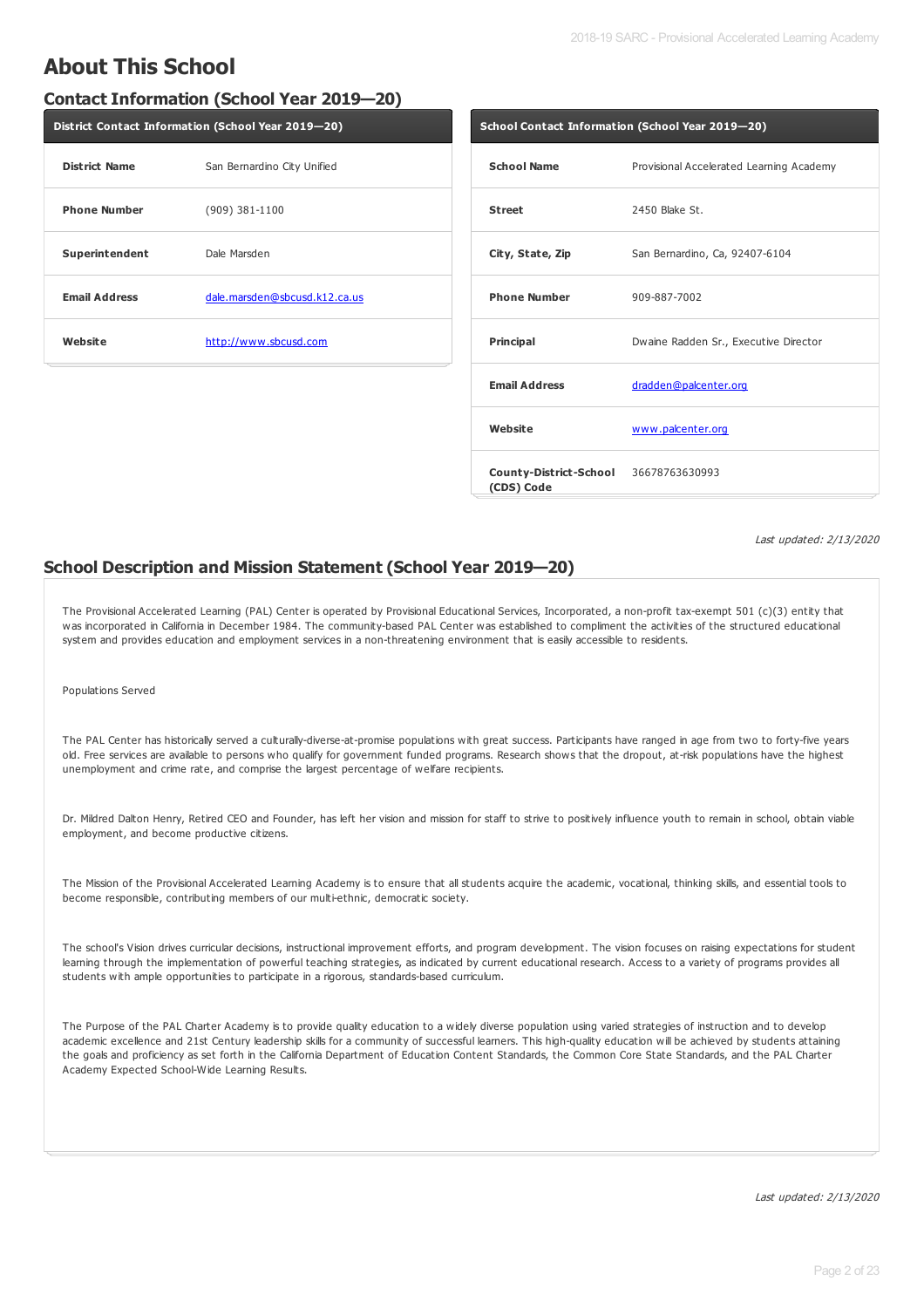# **Student Enrollment by Grade Level (School Year 2018—19)**

| <b>Grade Level</b>      | <b>Number of Students</b> |
|-------------------------|---------------------------|
| Grade 6                 | 5                         |
| Grade 7                 | 10                        |
| Grade 8                 | 14                        |
| Grade 9                 | 22                        |
| Grade 10                | 51                        |
| Grade 11                | 71                        |
| Grade 12                | 100                       |
| <b>Total Enrollment</b> | 273                       |



Last updated: 2/7/2020

# **Student Enrollment by Student Group (School Year 2018—19)**

| <b>Student Group</b>                | <b>Percent of Total Enrollment</b> |
|-------------------------------------|------------------------------------|
| Black or African American           | 13.60 %                            |
| American Indian or Alaska Native    | 0.40%                              |
| Asian                               | $\frac{0}{0}$                      |
| Filipino                            | 0/6                                |
| Hispanic or Latino                  | 72.50%                             |
| Native Hawaiian or Pacific Islander | 0.40%                              |
| White                               | 2.20%                              |
| Two or More Races                   | $\frac{0}{0}$                      |
| <b>Student Group (Other)</b>        | <b>Percent of Total Enrollment</b> |
| Socioeconomically Disadvantaged     | 95.20%                             |
| English Learners                    | 29.70 %                            |
| Students with Disabilities          | 7.00 %                             |
| Foster Youth                        | $\frac{0}{0}$                      |
| Homeless                            | 2.90%                              |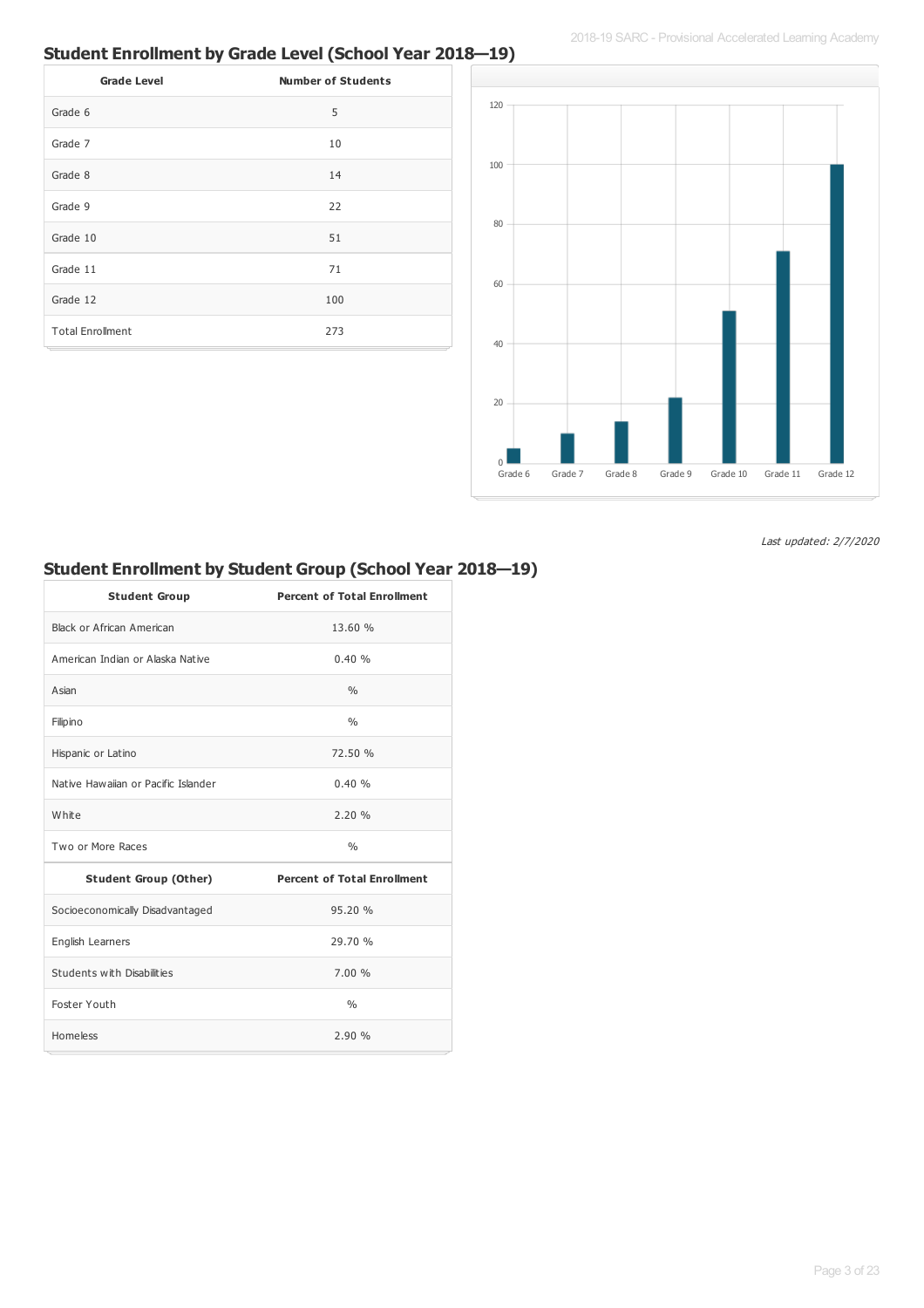# **A. Conditions of Learning**

# **State Priority: Basic**

The SARC provides the following information relevant to the State priority: Basic (Priority 1):

- Degree to which teachers are appropriately assigned and fully credentialed in the subject area and for the pupils they are teaching;
- Pupils have access to standards-aligned instructional materials; and
- School facilities are maintained in good repair

## **Teacher Credentials**

| <b>Teachers</b>                                                                   | School<br>2017<br>$-18$ | School<br>2018<br>$-19$ | School<br>2019<br>$-20$ | District<br>$2019-$<br>20 |
|-----------------------------------------------------------------------------------|-------------------------|-------------------------|-------------------------|---------------------------|
| With Full Credential                                                              | 18                      | 11                      | 9                       |                           |
| Without Full Credential                                                           | 4                       | $\overline{4}$          | 6                       |                           |
| Teachers Teaching Outside Subject<br>Area of Competence (with full<br>credential) | $\Omega$                | $\Omega$                | $\Omega$                |                           |



Last updated: 2/7/2020

## **Teacher Misassignments and Vacant Teacher Positions**

| <b>Indicator</b>                                  | $2017 -$<br>18 | $2018 -$<br>19 | $2019-$<br>20 |
|---------------------------------------------------|----------------|----------------|---------------|
| Misassignments of Teachers of English<br>Learners | 0              |                |               |
| Total Teacher Misassignments*                     | 0              |                |               |
| Vacant Teacher Positions                          | 0              | O              |               |



Note: "Misassignments" refers to the number of positions filled by teachers who lack legal authorization to teach that grade level, subject area, student group, etc. \* Total Teacher Misassignments includes the number of Misassignments of Teachers of English Learners.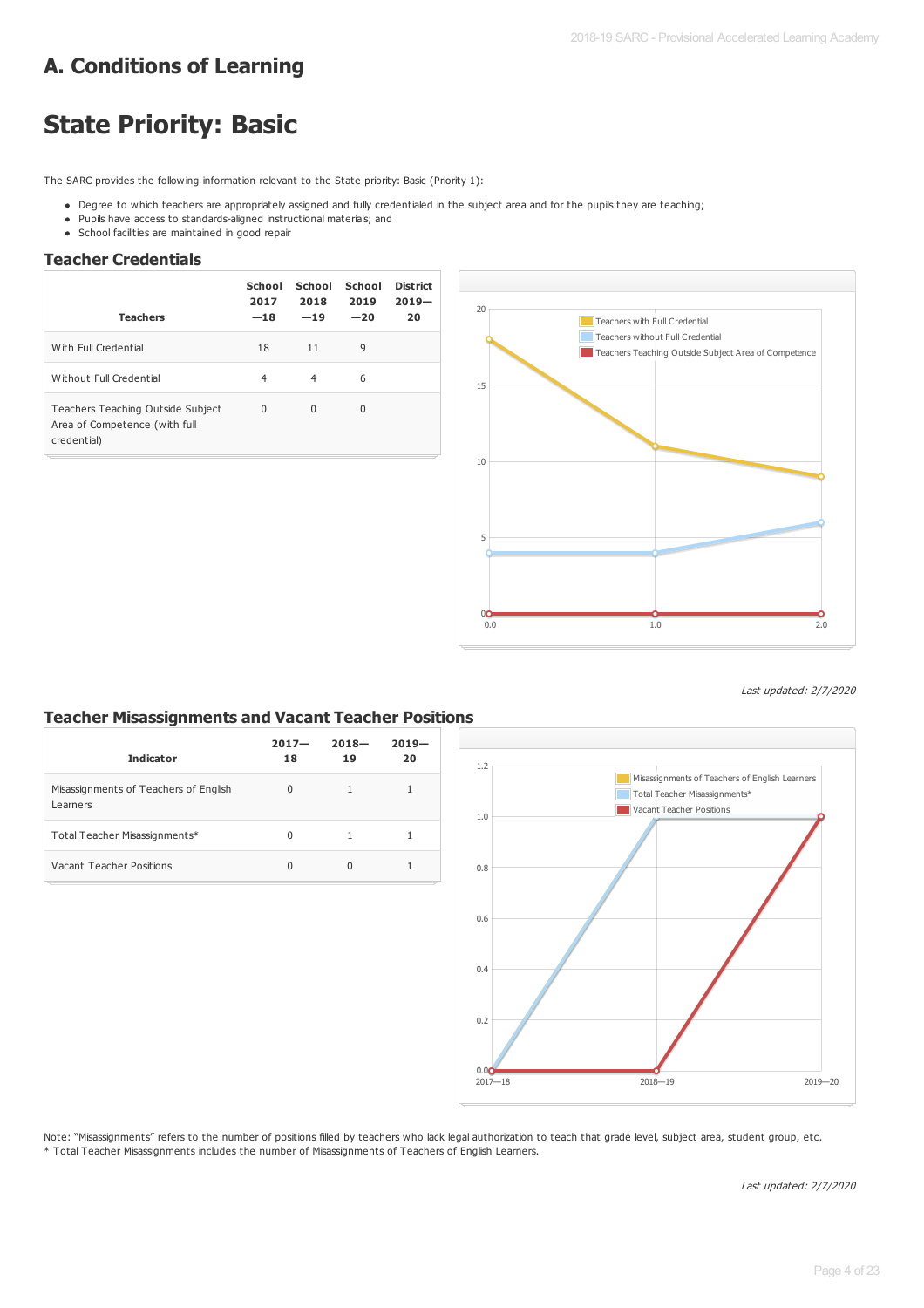# **Quality, Currency, Availability of Textbooks and Other Instructional Materials (School Year 2019—20)**

Year and month in which the data were collected: December 2019

| Subject                                | Textbooks and Other Instructional Materials/year of Adoption                                                                                                         | <b>From Most</b><br>Recent<br><b>Adoption?</b> | <b>Percent Students</b><br><b>Lacking Own Assigned</b><br>Copy |
|----------------------------------------|----------------------------------------------------------------------------------------------------------------------------------------------------------------------|------------------------------------------------|----------------------------------------------------------------|
| Reading/Language<br>Arts               | Edmentum, Chromebooks, trutouch display boards, projectors, supplemental materials,<br>internet research, Google classroom.                                          | Yes                                            | 0.00%                                                          |
| Mathematics                            | Edmentum, Chromebooks, trutouch display boards, projectors, supplemental materials,<br>internet research, Google classroom.                                          | Yes                                            | 0.00%                                                          |
| Science                                | Edmentum, Chromebooks, trutouch display boards, projectors, supplemental materials,<br>internet research, Google classroom, labs, lab/testing equipment.             | Yes                                            | 0.00%                                                          |
| History-Social<br>Science              | Edmentum, Chromebooks, trutouch display boards, projectors, supplemental materials,<br>internet research, Google classroom.                                          | Yes                                            | 0.00%                                                          |
| Foreign Language                       | Edmentum, Chromebooks, trutouch display boards, projectors, supplemental materials,<br>internet research, Google classroom.                                          | Yes                                            | 0.00%                                                          |
| Health                                 | Edmentum, Chromebooks, trutouch display boards, projectors, supplemental materials,<br>internet research, Google classroom.                                          | Yes                                            | 0.00%                                                          |
| Visual and<br>Performing Arts          | Edmentum, Chromebooks, trutouch display boards, projectors, supplemental materials,<br>internet research, Google classroom, music equipment, audio-visual equipment. | Yes                                            | 0.0%                                                           |
| Science Lab<br>Eqpmt (Grades 9-<br>12) | N/A                                                                                                                                                                  | N/A                                            | 0.0%                                                           |

Note: Cells with N/A values do not require data.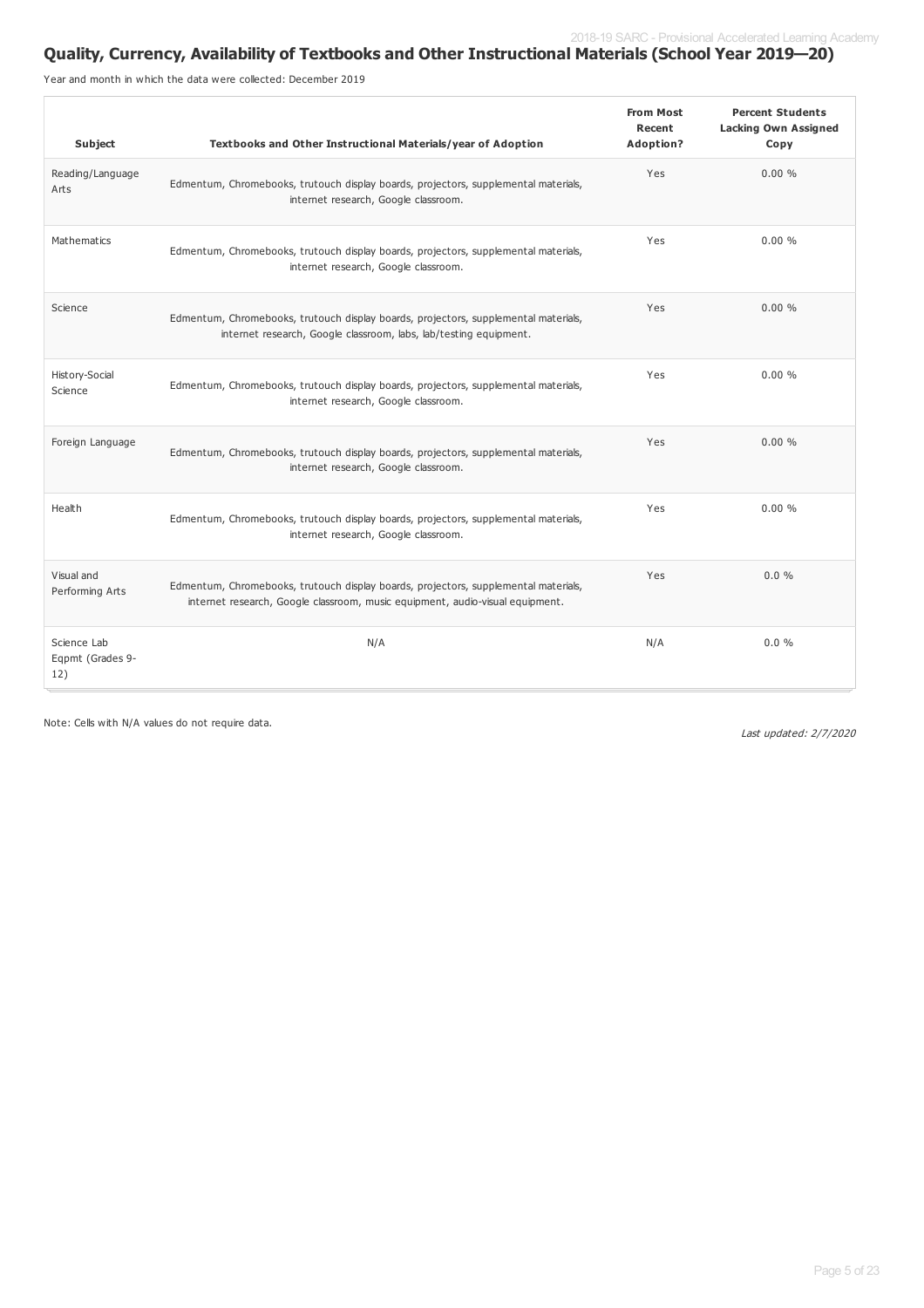#### 2018-19 SARC - Provisional Accelerated Learning Academy

### **School Facility Conditions and Planned Improvements**

We take great pride and efforts to guarantee all students are safe on school grounds before, during, and after school. Our facility has sufficient classroom, recreational, and staff spaces to support teaching and learning. The general condition of the school exceeds standards and is it cleaned on a regular basis. To assist in the efforts of maintaining such facilities, we use a facility survey instrument developed by the State of California OPSC.

Our maintenance staff ensures that the repairs necessary to keep the school in good repair and working order are completed in a timely manner. A work order process is used to ensure efficient service and that emergency repairs are given the highest priority. While our custodial staff maintains a daily cleaning schedule to ensure our campuses remain clean and in excellent condition.

We have completed a Prop 39 campus upgrade that made our campus clean energy efficient. The upgrades included energy efficient lighting and H/Vac improvements.

We currently have plans to install more sufficient facilities to facilitate recreation such as football and soccer fields, as well as a gymnasium.

Last updated: 2/13/2020

### **School Facility Good Repair Status**

Year and month of the most recent FIT report: January 2020

| <b>System Inspected</b>                                             | Rating | Repair Needed and Action Taken or Planned                                                                                                                                                                                                                                                                                                                                                                                                                                                                                                             |
|---------------------------------------------------------------------|--------|-------------------------------------------------------------------------------------------------------------------------------------------------------------------------------------------------------------------------------------------------------------------------------------------------------------------------------------------------------------------------------------------------------------------------------------------------------------------------------------------------------------------------------------------------------|
| <b>Systems: Gas Leaks,</b><br>Mechanical/HVAC, Sewer                | Good   | - We conduct weekly inspections<br>- No Gas on campus, no leaks<br>- We have maintenance staff available on site<br>- HVAC, All are working effectively.<br>- No Sewer issues                                                                                                                                                                                                                                                                                                                                                                         |
| <b>Interior: Interior Surfaces</b>                                  | Good   | - Walls are free of hazards from tears and holes.<br>- Flooring is free of hazards from torn carpeting, missing floor tiles, holes.<br>- Ceiling is free of hazards from missing ceiling tiles and holes. When these issues occur, they are fix immediately by<br>maintenance staff.                                                                                                                                                                                                                                                                  |
| <b>Cleanliness: Overall Cleanliness,</b><br>Pest/Vermin Infestation | Good   | - Daily cleaning crew<br>- Area(s) evaluated is free of accumulated refuse, dirt, and grime.<br>- Area(s) evaluated is free of unabated graffiti.<br>- Restrooms, drinking fountains, and all areas appear to have been cleaned each day that school is in session.<br>- Bi-Monthly exterminator to inspects and maintains preventive care                                                                                                                                                                                                            |
| <b>Electrical: Electrical</b>                                       | Good   | - Outlets, access panels, switch plates, junction boxes and fixtures are properly covered and secured from pupil<br>access.                                                                                                                                                                                                                                                                                                                                                                                                                           |
| <b>Restrooms/Fountains:</b><br>Restrooms, Sinks/Fountains           | Good   | Restrooms in the vicinity of the area being evaluated appear to be accessible during school hours, clean, functional<br>and in compliance with SB 892 (EC Section 35292.5). The following are examples of compliance with SB 892:<br>a. Restrooms are maintained and cleaned regularly.<br>b. Restrooms are fully operational.<br>c. Restrooms are stocked with toilet paper, soap, and paper towels.<br>d. Restrooms are open during school hours.<br>e. Drinking fountains are accessible.<br>f. Water pressure is adequate.<br>g. No Leaks or Mold |
| Safety: Fire Safety, Hazardous<br>Materials                         | Good   | - Passed annual fire inspection, Any findings corrected immediately.<br>- Emergency alarms are present and well functioning<br>- Emergency exit signs function as designed, exits are unobstructed<br>- Fire extinguishers are current and placed in all required areas. Monthly and Annually inspected.<br>- Fire alarms pull stations are clearly visible.                                                                                                                                                                                          |
|                                                                     |        |                                                                                                                                                                                                                                                                                                                                                                                                                                                                                                                                                       |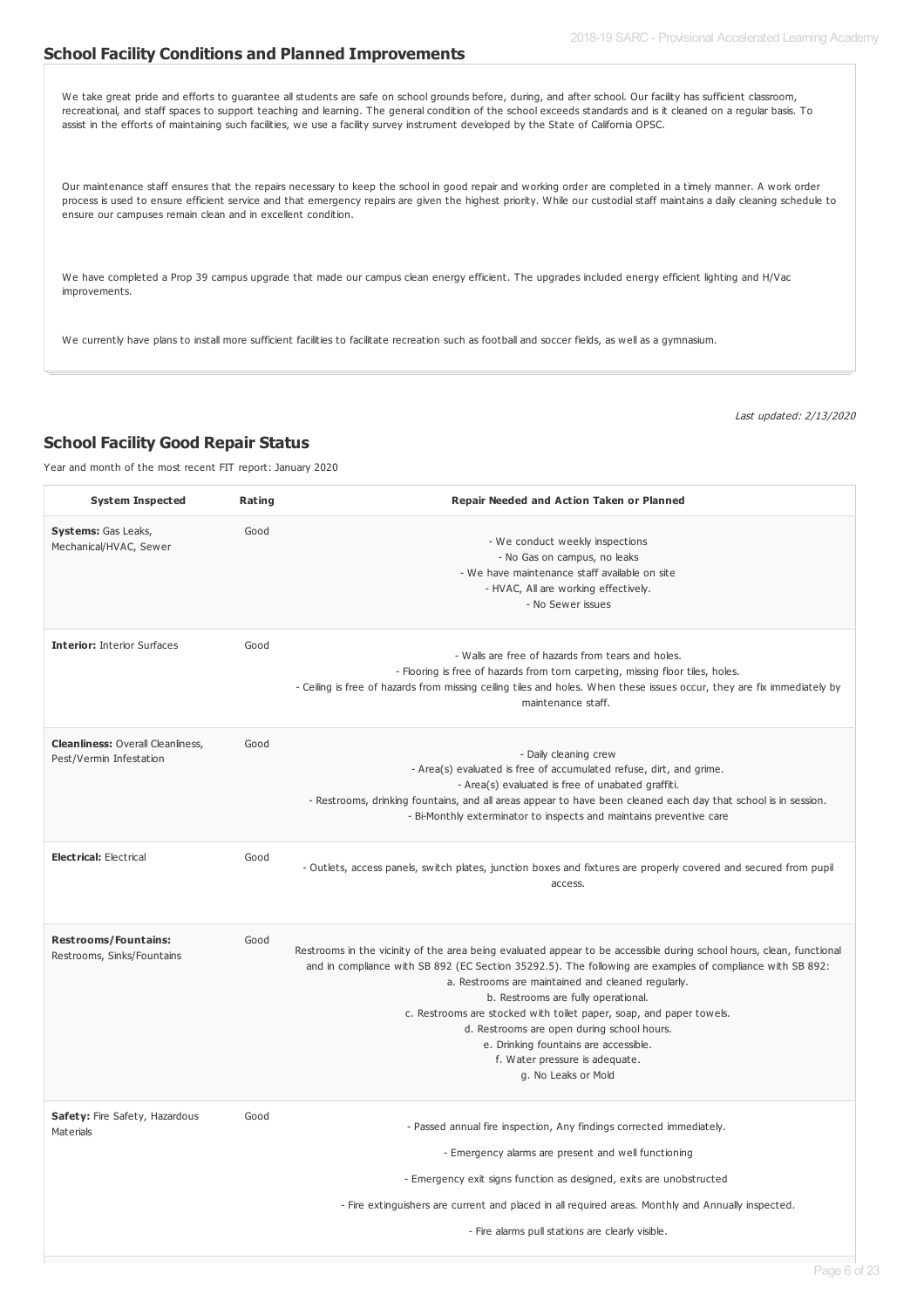|                                                                              |      | 2018-19 SARC - Provisional Accelerated Learning Academy                                                                                                                                                                                                                                                                                                                    |
|------------------------------------------------------------------------------|------|----------------------------------------------------------------------------------------------------------------------------------------------------------------------------------------------------------------------------------------------------------------------------------------------------------------------------------------------------------------------------|
| <b>Structural:</b> Structural Damage,<br>Roofs                               | Good | - There does not appear to be structural damage that has created or could create hazardous or uninhabitable<br>conditions. Examples include but are not limited to the following:<br>- Posts, beams, supports for portable classrooms, ramps, and other structural building members appear to be intact,<br>secure and functional as designed.<br>- Drains cleaned monthly |
| <b>External: Playground/School</b><br>Grounds,<br>Windows/Doors/Gates/Fences | Good | No repair needed                                                                                                                                                                                                                                                                                                                                                           |

# **Overall Facility Rate**

Year and month of the most recent FIT report: January 2020

Overall Rating **Exemplary**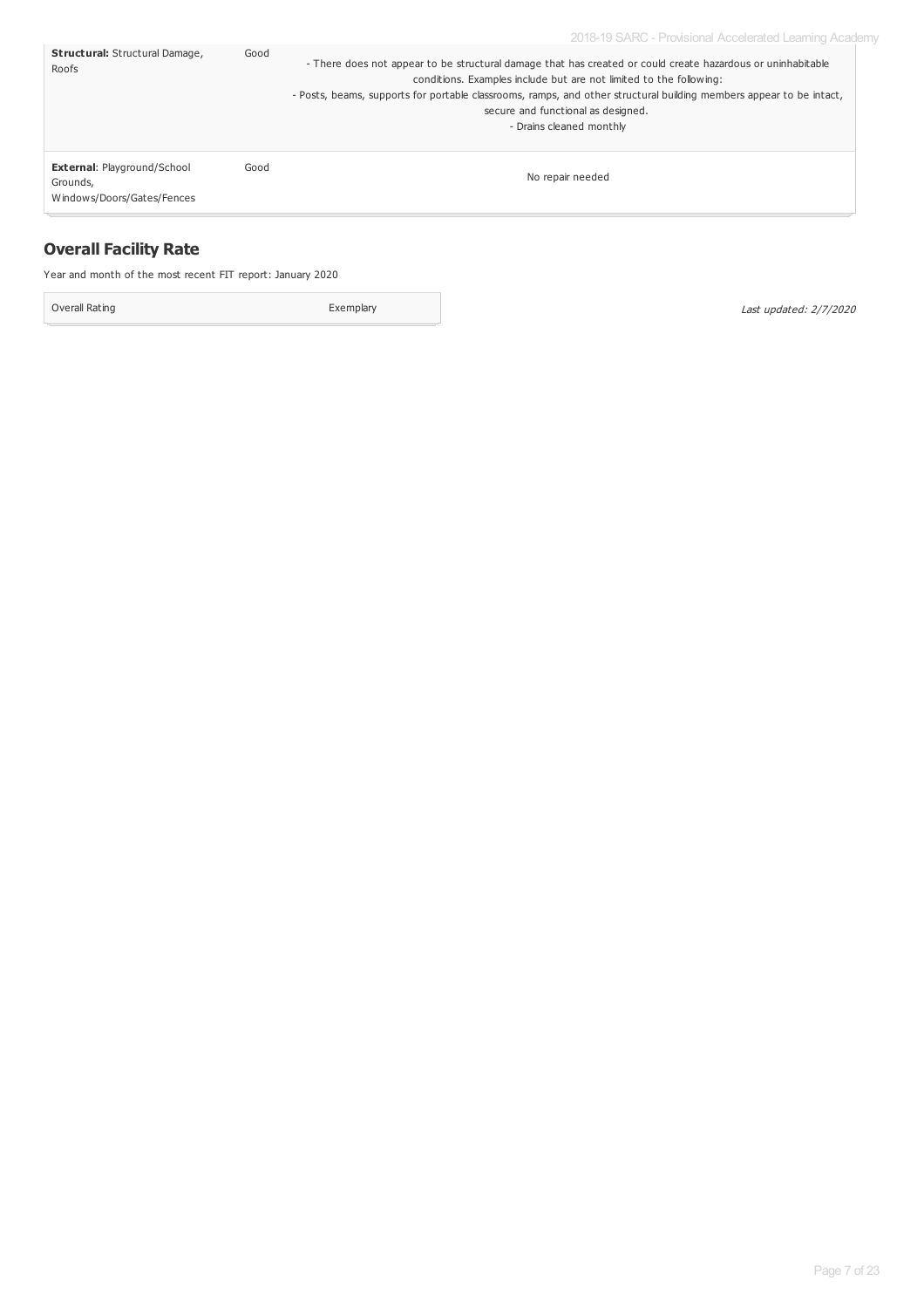# **B. Pupil Outcomes**

# **State Priority: Pupil Achievement**

The SARC provides the following information relevant to the State priority: Pupil Achievement (Priority 4):

- **Statewide assessments** (i.e., California Assessment of Student Performance and Progress [CAASPP] System, which includes the Smarter Balanced Summative Assessments for students in the general education population and the California Alternate Assessments [CAAs] for English language arts/literacy [ELA] and mathematics given in grades three through eight and grade eleven. Only eligible students may participate in the administration of the CAAs. CAAs items are aligned with alternate achievement standards, which are linked with the Common Core State Standards [CCSS] for students with the most significant cognitive disabilities); and
- The percentage of students who have successfully completed courses that satisfy the requirements for entrance to the University of California and the California State University, or career technical education sequences or programs of study.

#### **CAASPP Test Results in ELA and Mathematics for All Students Grades Three through Eight and Grade Eleven Percentage of Students Meeting or Exceeding the State Standard**

| <b>Subject</b>                                       | School<br>$2017 - 18$ | School<br>$2018 - 19$ | <b>District</b><br>$2017 - 18$ | <b>District</b><br>$2018 - 19$ | State<br>$2017 - 18$ | State<br>$2018 - 19$ |
|------------------------------------------------------|-----------------------|-----------------------|--------------------------------|--------------------------------|----------------------|----------------------|
| English Language Arts / Literacy (grades 3-8 and 11) | 7.0%                  | $9.0\%$               | 39.0%                          | 40.0%                          | 50.0%                | 50.0%                |
| Mathematics (grades 3-8 and 11)                      | 2.0%                  | 1.0%                  | 25.0%                          | 27.0%                          | 38.0%                | 39.0%                |

Note: Percentages are not calculated when the number of students tested is ten or less, either because the number of students in this category is too small for statistical accuracy or to protect student privacy.

Note: ELA and Mathematics test results include the Smarter Balanced Summative Assessment and the CAA. The "Percent Met or Exceeded" is calculated by taking the total number of students who met or exceeded the standard on the Smarter Balanced Summative Assessment plus the total number of students who met the standard (i.e., achieved Level 3-Alternate) on the CAAs divided by the total number of students who participated in both assessments.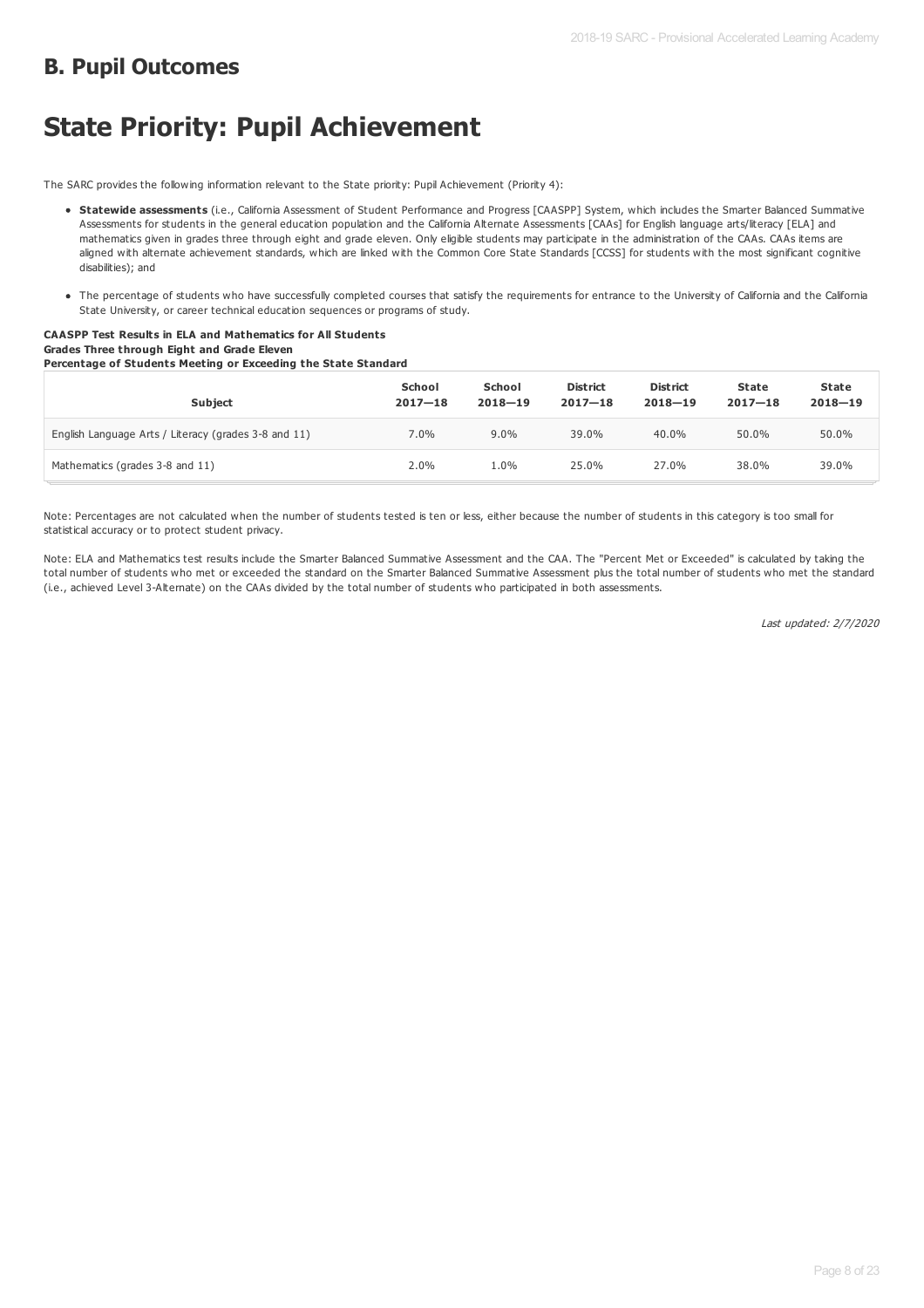#### **CAASPP Test Results in ELA by Student Group Grades Three through Eight and Grade Eleven (School Year 2018—19)**

| <b>Student Group</b>                          | <b>Total Enrollment</b>            |                          |                          |                                                     | Number Tested Percent Tested Percent Not Tested Percent Met or Exceeded |
|-----------------------------------------------|------------------------------------|--------------------------|--------------------------|-----------------------------------------------------|-------------------------------------------------------------------------|
| All Students                                  | 127                                | 86                       | 67.72%                   | 32.28%                                              | 9.30%                                                                   |
| Male                                          | 56                                 | 40                       | 71.43%                   | 28.57%                                              | 12.50%                                                                  |
| Female                                        | 71                                 | 46                       | 64.79%                   | 35.21%                                              | 6.52%                                                                   |
| <b>Black or African American</b>              | 20                                 | 11                       | 55.00%                   | 45.00%                                              | 18.18%                                                                  |
| American Indian or Alaska Native              |                                    |                          |                          |                                                     |                                                                         |
| Asian                                         |                                    |                          |                          |                                                     |                                                                         |
| Filipino                                      |                                    |                          |                          |                                                     |                                                                         |
| Hispanic or Latino                            | 85                                 | 61                       | 71.76%                   | 28.24%                                              | 8.20%                                                                   |
| Native Hawaiian or Pacific Islander           |                                    |                          |                          |                                                     |                                                                         |
| White                                         | $\hspace{0.05cm} -\hspace{0.05cm}$ | $\qquad \qquad -$        | $\hspace{0.05cm} \ldots$ | $\hspace{0.05cm} -\hspace{0.05cm} -\hspace{0.05cm}$ |                                                                         |
| Two or More Races                             | --                                 | $\overline{\phantom{a}}$ | $\overline{\phantom{a}}$ | $\hspace{0.05cm} -\hspace{0.05cm} -\hspace{0.05cm}$ |                                                                         |
| Socioeconomically Disadvantaged               | 120                                | 81                       | 67.50%                   | 32.50%                                              | 9.88%                                                                   |
| English Learners                              | 38                                 | 31                       | 81.58%                   | 18.42%                                              | 3.23%                                                                   |
| Students with Disabilities                    | $\hspace{0.05cm} -$                | $\qquad \qquad -$        | $\hspace{0.05cm} \ldots$ | $\overline{\phantom{a}}$                            |                                                                         |
| Students Receiving Migrant Education Services |                                    |                          |                          |                                                     |                                                                         |
| Foster Youth                                  | $\overline{\phantom{a}}$           | $\overline{\phantom{a}}$ | $\overline{\phantom{a}}$ | $\overline{\phantom{a}}$                            |                                                                         |
| Homeless                                      | --                                 | $\hspace{0.05cm} -$      | $\overline{\phantom{a}}$ | $\hspace{0.05cm} -\hspace{0.05cm} -\hspace{0.05cm}$ | --                                                                      |

Note: ELA test results include the Smarter Balanced Summative Assessment and the CAA. The "Percent Met or Exceeded" is calculated by taking the total number of students who met or exceeded the standard on the Smarter Balanced Summative Assessment plus the total number of students who met the standard (i.e., achieved Level 3-Alternate) on the CAAs divided by the total number of students who participated in both assessments.

Note: Double dashes (--) appear in the table when the number of students is ten or less, either because the number of students in this category is too small for statistical accuracy or to protect student privacy.

Note: The number of students tested includes all students who participated in the test whether they received a score or not; however, the number of students tested is not the number that was used to calculate the achievement level percentages. The achievement level percentages are calculated using only students who received scores.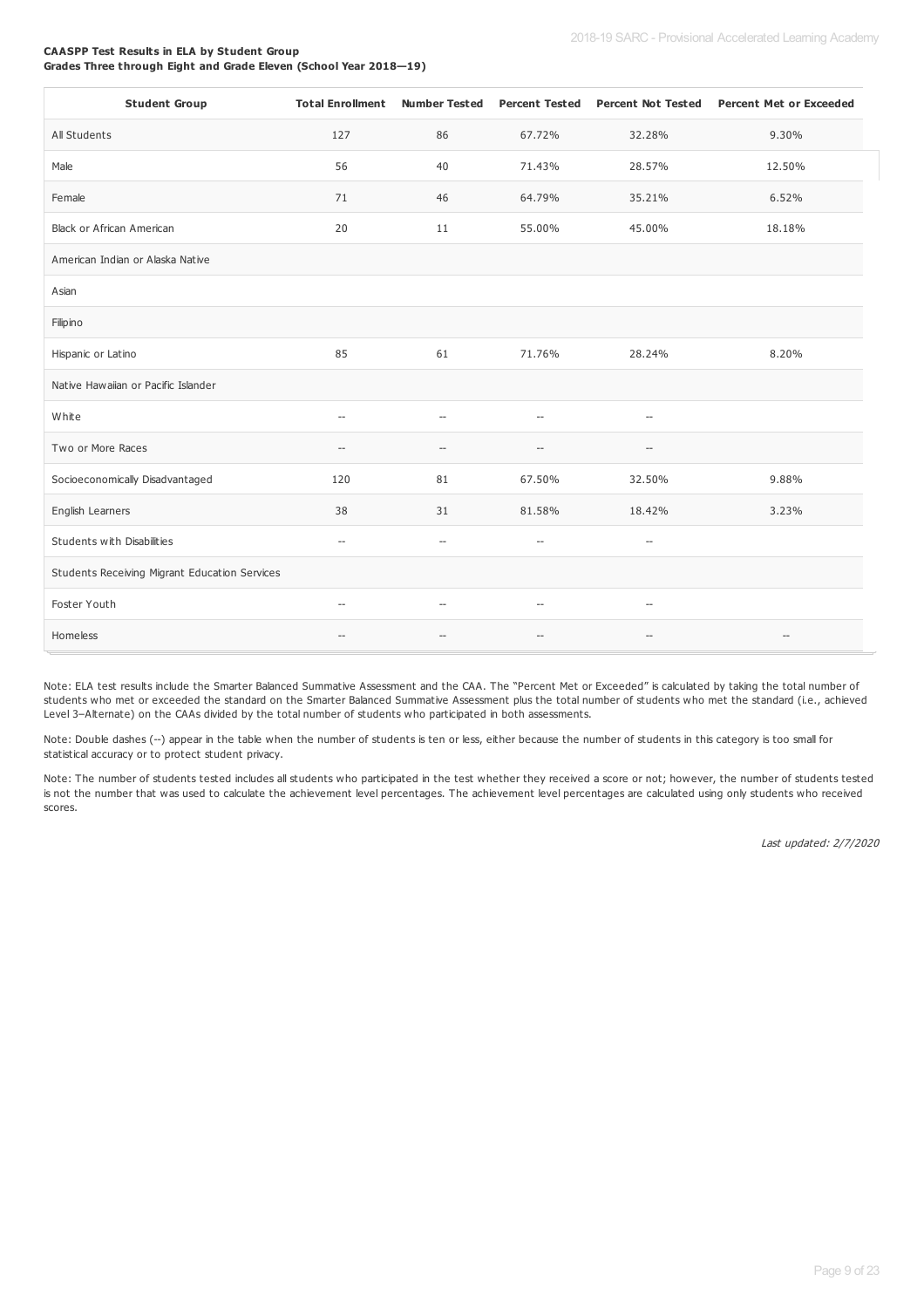#### **CAASPP Test Results in Mathematics by Student Group Grades Three through Eight and Grade Eleven (School Year 2018—19)**

| <b>Student Group</b>                          |                          |                          |                          |                                                     | Total Enrollment Number Tested Percent Tested Percent Not Tested Percent Met or Exceeded |
|-----------------------------------------------|--------------------------|--------------------------|--------------------------|-----------------------------------------------------|------------------------------------------------------------------------------------------|
| All Students                                  | 127                      | 81                       | 63.78%                   | 36.22%                                              | 1.23%                                                                                    |
| Male                                          | 56                       | 38                       | 67.86%                   | 32.14%                                              | $0.00\%$                                                                                 |
| Female                                        | 71                       | 43                       | 60.56%                   | 39.44%                                              | 2.33%                                                                                    |
| Black or African American                     | 20                       | 12                       | 60.00%                   | 40.00%                                              | $0.00\%$                                                                                 |
| American Indian or Alaska Native              |                          |                          |                          |                                                     |                                                                                          |
| Asian                                         |                          |                          |                          |                                                     |                                                                                          |
| Filipino                                      |                          |                          |                          |                                                     |                                                                                          |
| Hispanic or Latino                            | 85                       | 56                       | 65.88%                   | 34.12%                                              | 1.79%                                                                                    |
| Native Hawaiian or Pacific Islander           |                          |                          |                          |                                                     |                                                                                          |
| White                                         | $\overline{\phantom{a}}$ | $\overline{\phantom{a}}$ | $\hspace{0.05cm} \ldots$ | $\hspace{0.05cm} -\hspace{0.05cm} -\hspace{0.05cm}$ |                                                                                          |
| Two or More Races                             | $\overline{\phantom{a}}$ | $-$                      | $\overline{\phantom{a}}$ | $\hspace{0.05cm} -\hspace{0.05cm} -\hspace{0.05cm}$ |                                                                                          |
| Socioeconomically Disadvantaged               | 120                      | 78                       | 65.00%                   | 35.00%                                              | 1.28%                                                                                    |
| English Learners                              | 38                       | 30                       | 78.95%                   | 21.05%                                              | $0.00\%$                                                                                 |
| Students with Disabilities                    | $\hspace{0.05cm} -$      | $\overline{\phantom{a}}$ | $\hspace{0.05cm} \ldots$ | $\hspace{0.05cm} -\hspace{0.05cm} -\hspace{0.05cm}$ |                                                                                          |
| Students Receiving Migrant Education Services |                          |                          |                          |                                                     |                                                                                          |
| Foster Youth                                  | $\overline{\phantom{a}}$ | $-$                      | $\overline{\phantom{a}}$ | $\hspace{0.05cm} -\hspace{0.05cm} -\hspace{0.05cm}$ |                                                                                          |
| Homeless                                      | $\overline{\phantom{a}}$ | $\overline{\phantom{a}}$ | $\overline{\phantom{a}}$ | $\hspace{0.05cm} -\hspace{0.05cm} -\hspace{0.05cm}$ | $\hspace{0.05cm} -$                                                                      |

Note: Mathematics test results include the Smarter Balanced Summative Assessment and the CAA. The "Percent Met or Exceeded" is calculated by taking the total number of students who met or exceeded the standard on the Smarter Balanced Summative Assessment plus the total number of students who met the standard (i.e., achieved Level 3–Alternate) on the CAAs divided by the total number of students who participated in both assessments.

Note: Double dashes (--) appear in the table when the number of students is ten or less, either because the number of students in this category is too small for statistical accuracy or to protect student privacy.

Note: The number of students tested includes all students who participated in the test whether they received a score or not; however, the number of students tested is not the number that was used to calculate the achievement level percentages. The achievement level percentages are calculated using only students who received scores.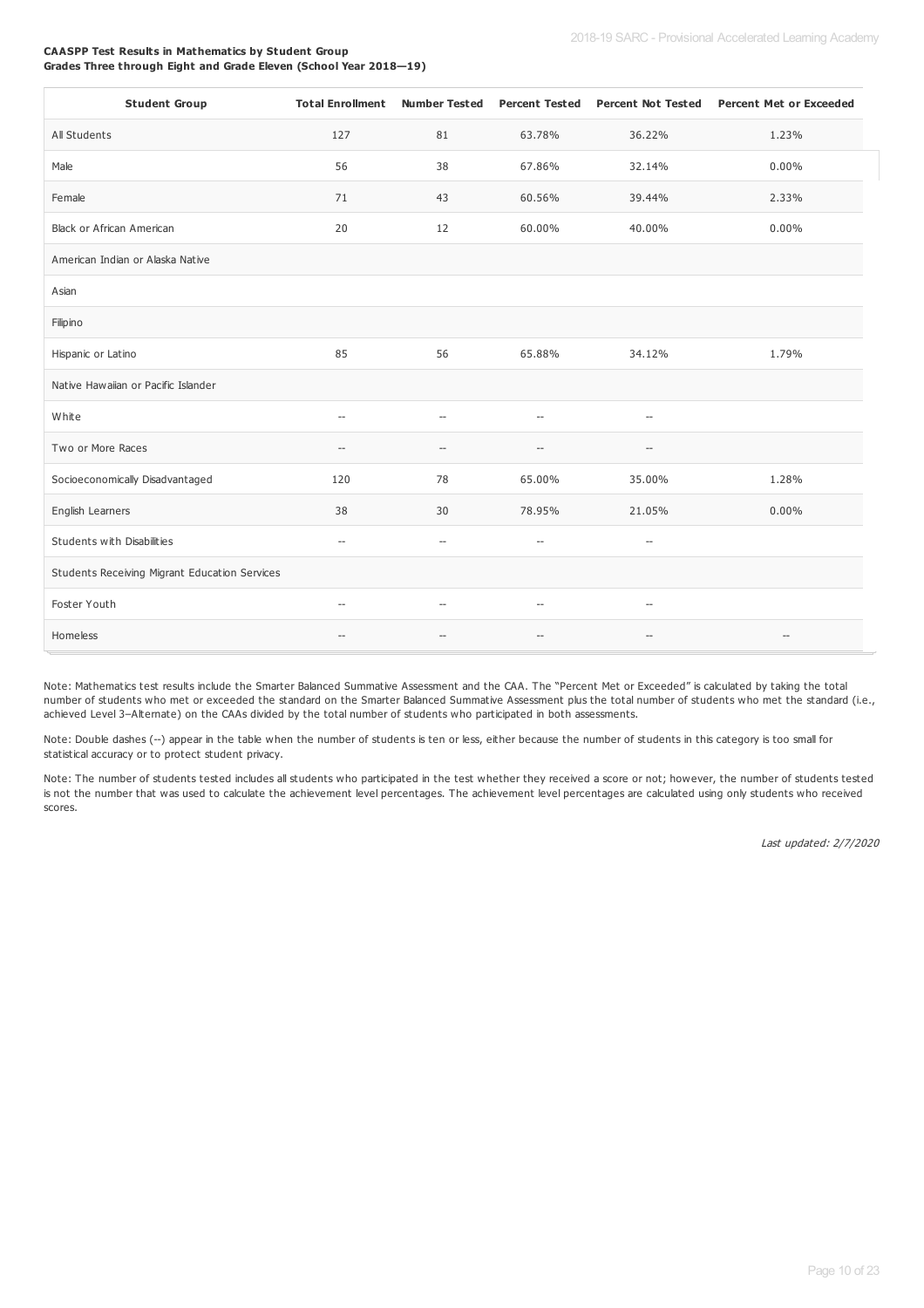#### **CAASPP Test Results in Science for All Students Grades Five, Eight and High School Percentage of Students Meeting or Exceeding the State Standard**

| <b>Subject</b>                         | School      | School      | <b>District</b> | <b>District</b> | <b>State</b> | <b>State</b> |
|----------------------------------------|-------------|-------------|-----------------|-----------------|--------------|--------------|
|                                        | $2017 - 18$ | $2018 - 19$ | $2017 - 18$     | $2018 - 19$     | $2017 - 18$  | $2018 - 19$  |
| Science (grades 5, 8, and high school) | N/A         | N/A         | N/A             | N/A             | N/A          | N/A          |

#### Note: Cells with N/A values do not require data.

Note: This is a placeholder for the California Science Test (CAST) which was administered operationally during the 2018–19 school year. However, these data are not available for inclusion in the 2018–19 SARC posting due February 1, 2020. These data will be included in the 2019–20 SARC posting due February 1, 2021.

Last updated: 2/7/2020

# **Career Technical Education (CTE) Programs (School Year 2018—19)**

Provisional Accelerated Learning Academy, through partnerships with local businesses and our local community college, is creating CTE courses in regional industry sectors as identified by the State of California and our Community College Districts. Each CTE course will address the current job market and be a part of a sequence of courses (Career Pathways) to create a pipeline for our students to go from high school to post-secondary programs. The following programs are geared for our students to get technical skills for after graduation: construction, video production, computers and technology, arts and media.

Last updated: 2/13/2020

## **Career Technical Education (CTE) Participation (School Year 2018—19)**

| <b>Measure</b>                                                                                                          | <b>CTE Program Participation</b> |
|-------------------------------------------------------------------------------------------------------------------------|----------------------------------|
| Number of Pupils Participating in CTE                                                                                   | 163                              |
| Percent of Pupils that Complete a CTE Program and Earn a High School Diploma                                            | $0.00\%$                         |
| Percent of CTE Courses that are Sequenced or Articulated Between the School and Institutions of Postsecondary Education | $0.00\%$                         |

Last updated: 2/7/2020

### **Courses for University of California (UC) and/or California State University (CSU) Admission**

| <b>UC/CSU Course Measure</b>                                              | Percent  |
|---------------------------------------------------------------------------|----------|
| 2018–19 Pupils Enrolled in Courses Required for UC/CSU Admission          | 89.38%   |
| 2017—18 Graduates Who Completed All Courses Required for UC/CSU Admission | $0.00\%$ |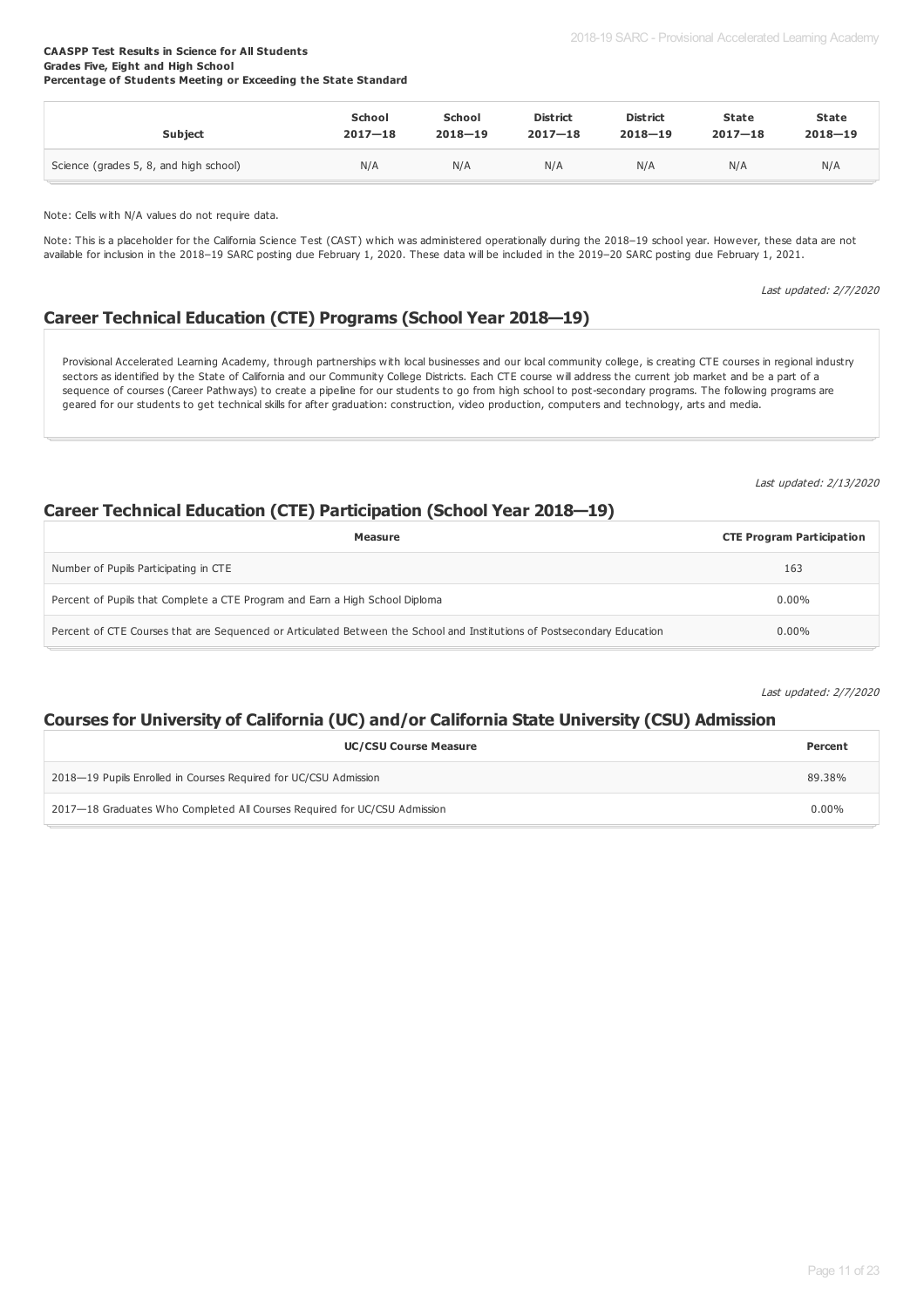# **State Priority: Other Pupil Outcomes**

The SARC provides the following information relevant to the State priority: Other Pupil Outcomes (Priority 8):

Pupil outcomes in the subject area of physical education

## **California Physical Fitness Test Results (School Year 2018—19)**

| Grade | Percentage of Students Meeting Four of Six Percentage of Students Meeting Five of Six |                          | <b>Percentage of Students Meeting Six of Six</b> |
|-------|---------------------------------------------------------------------------------------|--------------------------|--------------------------------------------------|
| Level | <b>Fitness Standards</b>                                                              | <b>Fitness Standards</b> | <b>Fitness Standards</b>                         |

Note: Percentages are not calculated and double dashes (--) appear in the table when the number of students tested is ten or less, either because the number of students in this category is too small for statistical accuracy or to protect student privacy.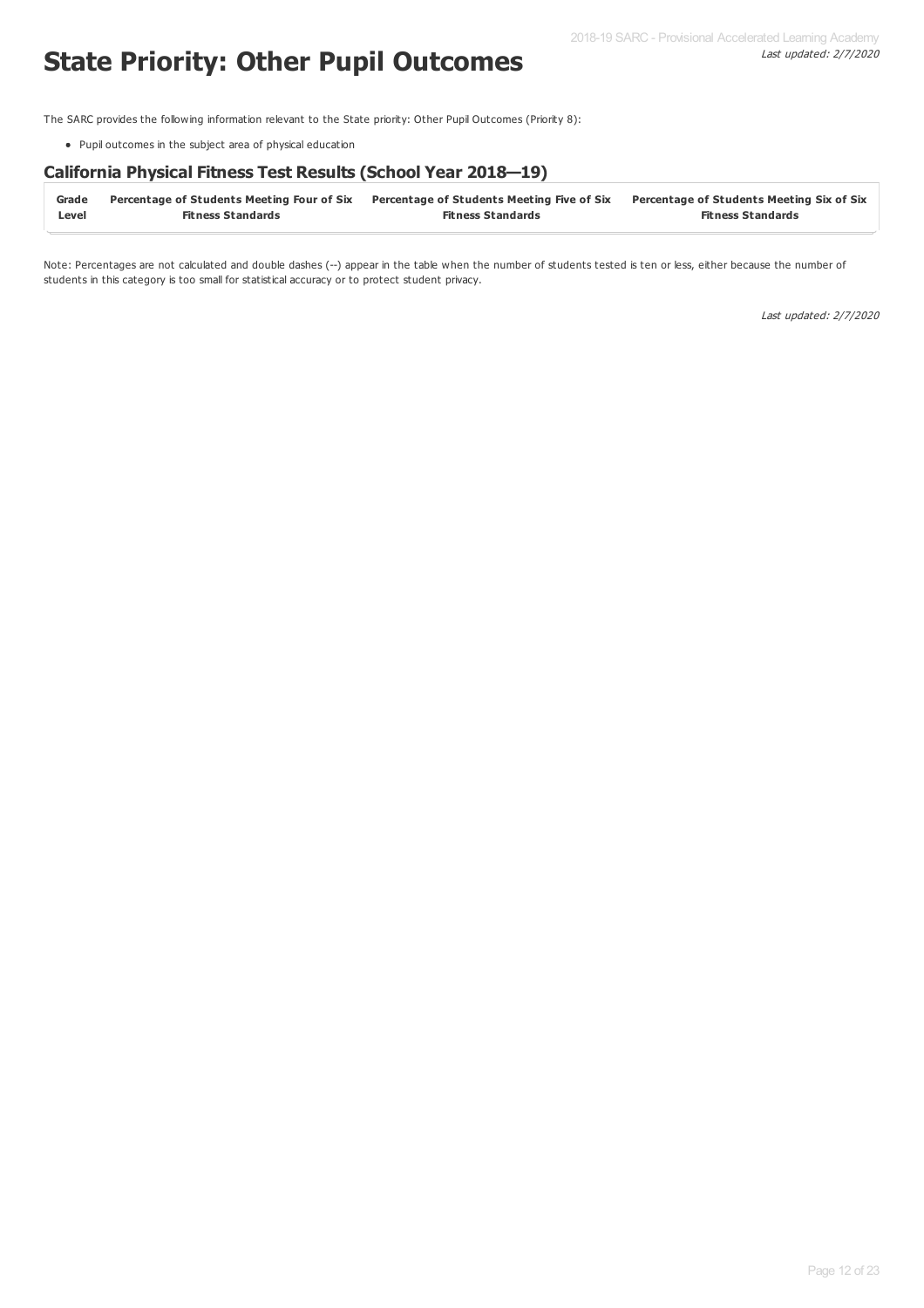# **C. Engagement**

# **State Priority: Parental Involvement**

The SARC provides the following information relevant to the State priority: Parental Involvement (Priority 3):

Efforts the school district makes to seek parent input in making decisions for the school district and each school site

## **Opportunities for Parental Involvement (School Year 2019—20)**

| Opportunities for parental involvement are listed below.                                               |
|--------------------------------------------------------------------------------------------------------|
| Back to School Night                                                                                   |
| Open House                                                                                             |
| Tea with the Team                                                                                      |
| Coffee with the CEO                                                                                    |
| PAL's Food Bank                                                                                        |
| Field Trips                                                                                            |
| Sporting Events                                                                                        |
| Board Meetings                                                                                         |
|                                                                                                        |
|                                                                                                        |
| The contact information pertaining to organized opportunities for parent involvement are listed below. |
| Website                                                                                                |
| Flyers                                                                                                 |
| Parentsquare                                                                                           |
| Voice Calls                                                                                            |
| Emails                                                                                                 |
| Text Messages                                                                                          |
| Advertisement                                                                                          |
| Radio                                                                                                  |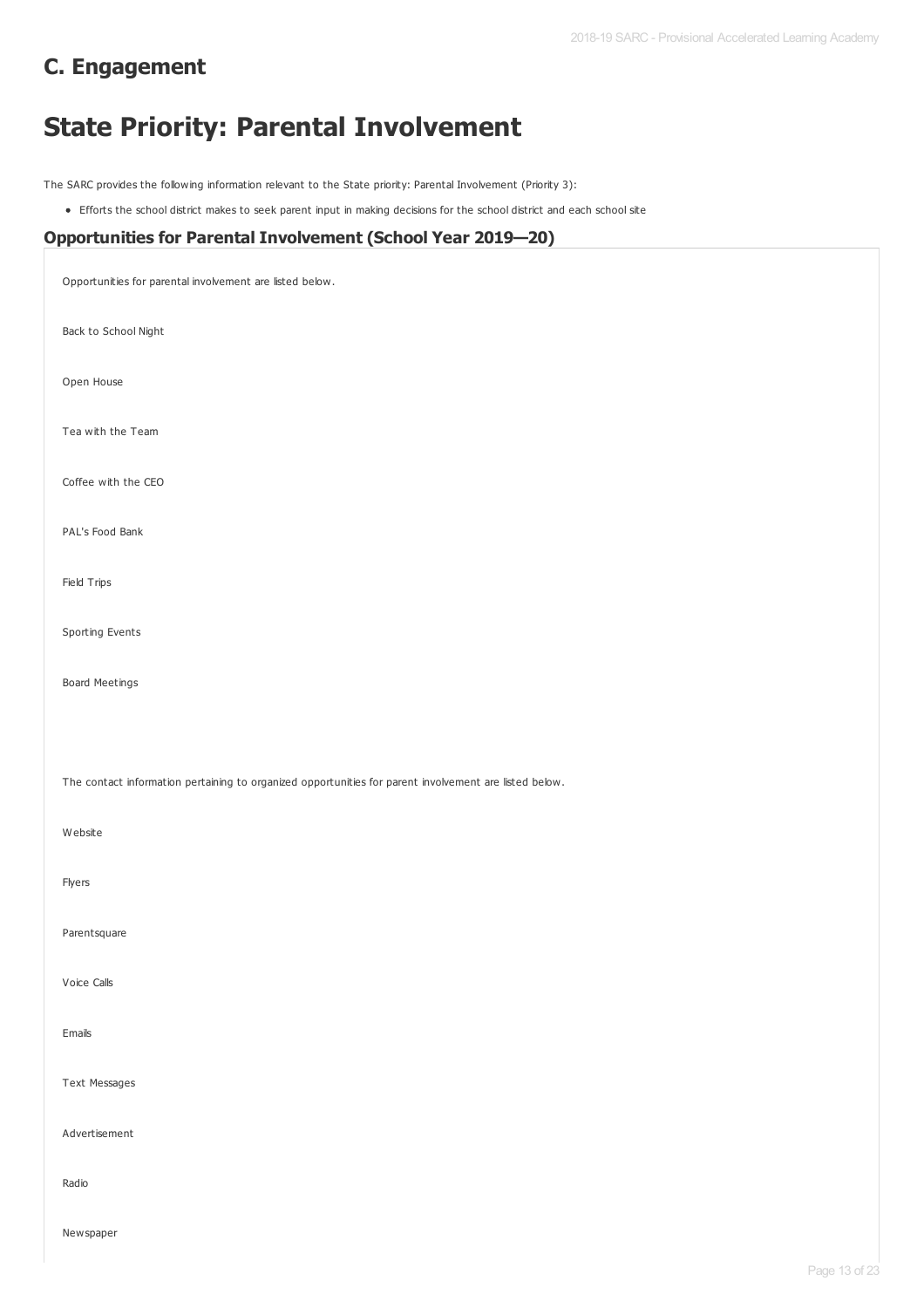# **State Priority: Pupil Engagement**

Last updated: 2/13/2020

The SARC provides the following information relevant to the State priority: Pupil Engagement (Priority 5):

- High school dropout rates; and
- High school graduation rates

## **Dropout Rate and Graduation Rate (Four-Year Cohort Rate)**

| <b>Indicator</b> | School<br>$2015 - 16$ | <b>District</b><br>$2015 - 16$ | <b>State</b><br>$2015 - 16$ |
|------------------|-----------------------|--------------------------------|-----------------------------|
| Dropout Rate     | 37.90%                | 9.10%                          | $9.70\%$                    |
| Graduation Rate  | 43.10%                | 86.20%                         | 83.80%                      |

| <b>Indicator</b>       | School<br>$2016 - 17$ | School<br>$2017 - 18$ | <b>District</b><br>$2016 - 17$ | <b>District</b><br>$2017 - 18$ | <b>State</b><br>$2016 - 17$ | <b>State</b><br>$2017 - 18$ |
|------------------------|-----------------------|-----------------------|--------------------------------|--------------------------------|-----------------------------|-----------------------------|
| Dropout Rate           | 43.90%                | 49.30%                | 10.20%                         | 10.90%                         | 9.10%                       | 9.60%                       |
| <b>Graduation Rate</b> | 37.90%                | 47.80%                | 82.10%                         | 82.20%                         | 82.70%                      | 83.00%                      |



For the formula to calculate the 2016–17 and 2017–18 adjusted cohort graduation rate, see the 2018–19 Data Element Definitions document located on the SARC web page at <https://www.cde.ca.gov/ta/ac/sa/>.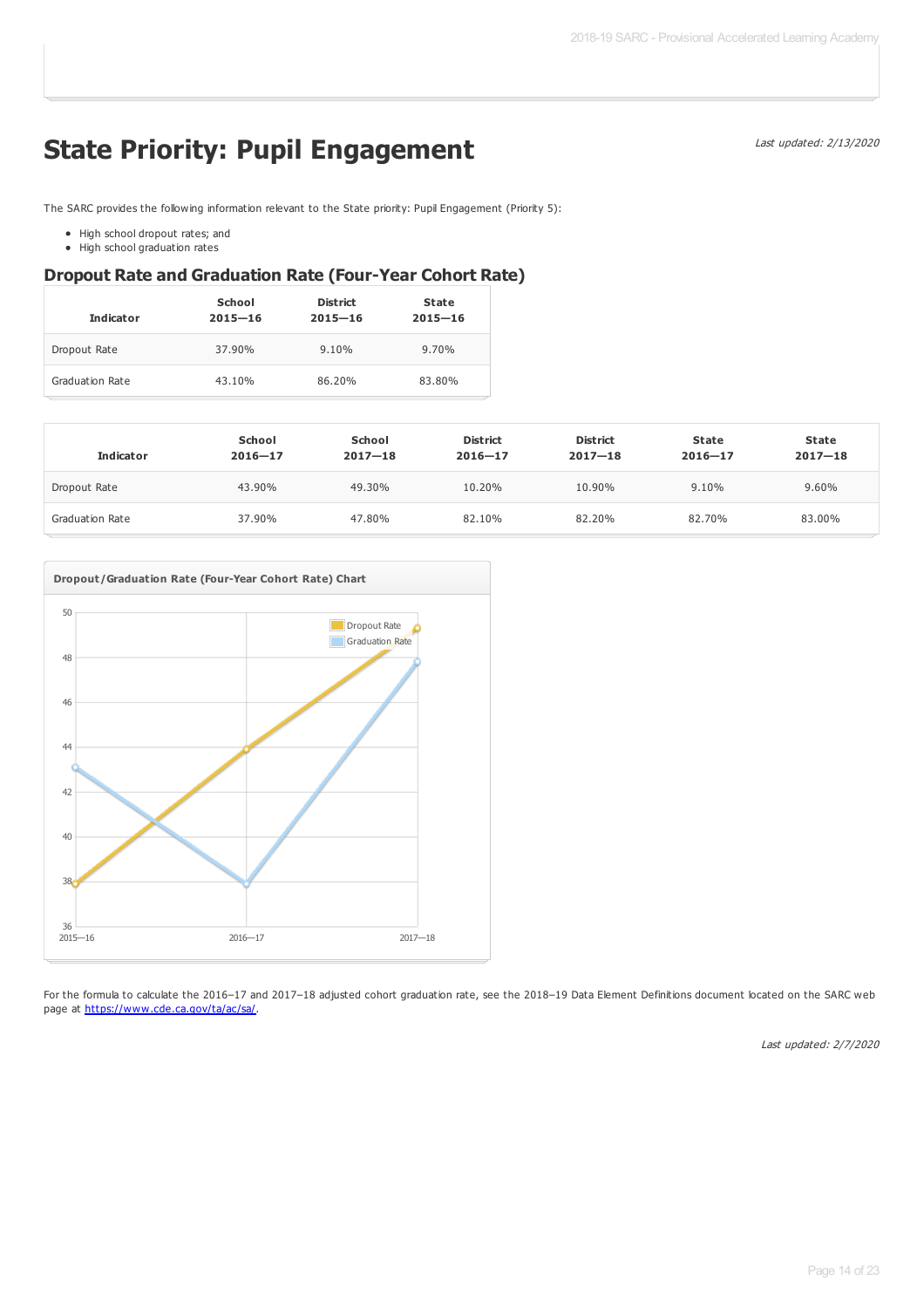# **State Priority: School Climate**

The SARC provides the following information relevant to the State priority: School Climate (Priority 6):

- Pupil suspension rates;
- Pupil expulsion rates; and
- Other local measures on the sense of safety

#### **Suspensions and Expulsions**

| Rate        | <b>School</b><br>$2016 - 17$ | <b>School</b><br>$2017 - 18$ | School<br>$2018 - 19$ | <b>District</b><br>$2016 - 17$ | <b>District</b><br>$2017 - 18$ | <b>District</b><br>$2018 - 19$ | <b>State</b><br>$2016 - 17$ | <b>State</b><br>$2017 - 18$ | <b>State</b><br>$2018 - 19$ |
|-------------|------------------------------|------------------------------|-----------------------|--------------------------------|--------------------------------|--------------------------------|-----------------------------|-----------------------------|-----------------------------|
| Suspensions | $0.00\%$                     | $0.00\%$                     | $0.00\%$              | 5.60%                          | 5.00%                          | 5.40%                          | 3.60%                       | 3.50%                       | 3.50%                       |
| Expulsions  | $0.00\%$                     | $0.00\%$                     | $0.00\%$              | 0.20%                          | 0.10%                          | 0.10%                          | 0.10%                       | 0.10%                       | 0.10%                       |

Last updated: 2/7/2020

## **School Safety Plan (School Year 2019—20)**

School Safety Plan

Date of Last Update: Dec. 13, 2019. Date Last Reviewed with Board/Faculty: January 23, 2020.

Provisional Accelerated Learning Academy is a closed campus. All visitors are screened by the campus security team, using the Raptor service, and must register in the Student Services office and wear an identifying badge. In addition to reviewing and updating our Comprehensive School Safety Plan annually, site administrators lead scheduled drills such as fire, earthquakes, Shelter-in-Place, and lockdowns, to prepare students and staff to respond to potential emergencies. The school safety plan has been updated for the current school year to address the following key areas, based on our authorizing district, Office of Safety and Emergency Management, training: preparedness, mitigation and prevention, response and recovery and following Standard Emergency Management System protocol and procedures.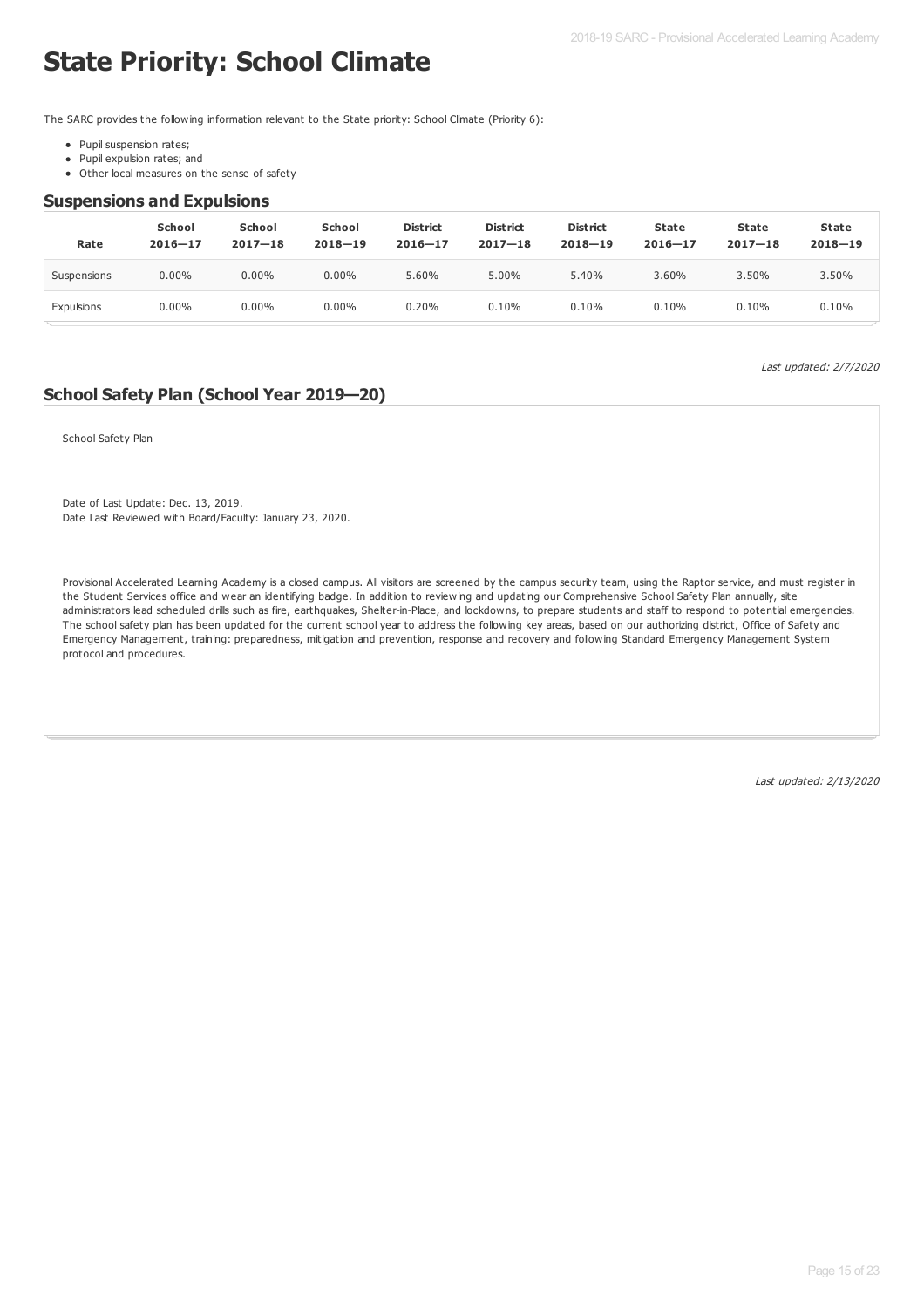# **D. Other SARC Information**

The information in this section is required to be in the SARC but is not included in the state priorities for LCFF.

# **Average Class Size and Class Size Distribution (Elementary) School Year (2016—17)**

| <b>Grade Level</b> | <b>Average Class Size</b> | Number of Classes *<br>$1 - 20$ | Number of Classes *<br>$21 - 32$ | Number of Classes *<br>$33+$ |
|--------------------|---------------------------|---------------------------------|----------------------------------|------------------------------|
| K                  |                           |                                 |                                  |                              |
|                    |                           |                                 |                                  |                              |
| $\overline{2}$     |                           |                                 |                                  |                              |
| 3                  |                           |                                 |                                  |                              |
| $\overline{4}$     |                           |                                 |                                  |                              |
| 5                  |                           |                                 |                                  |                              |
| 6                  |                           |                                 |                                  |                              |
| Other**            |                           |                                 |                                  |                              |

\* Number of classes indicates how many classes fall into each size category (a range of total students per class).

\*\* "Other" category is for multi-grade level classes.

# **Average Class Size and Class Size Distribution (Elementary) School Year (2017—18)**

| <b>Grade Level</b> | <b>Average Class Size</b> | Number of Classes *<br>$1 - 20$ | Number of Classes *<br>$21 - 32$ | Number of Classes *<br>$33+$ |
|--------------------|---------------------------|---------------------------------|----------------------------------|------------------------------|
| К                  |                           |                                 |                                  |                              |
| 1                  |                           |                                 |                                  |                              |
| 2                  |                           |                                 |                                  |                              |
| 3                  |                           |                                 |                                  |                              |
| $\overline{4}$     |                           |                                 |                                  |                              |
| 5                  |                           |                                 |                                  |                              |
| 6                  |                           |                                 |                                  |                              |
| Other**            |                           |                                 |                                  |                              |

\* Number of classes indicates how many classes fall into each size category (a range of total students per class).

\*\* "Other" category is for multi-grade level classes.

# **Average Class Size and Class Size Distribution (Elementary) School Year (2018—19)**

| <b>Grade Level</b> | <b>Average Class Size</b> | Number of Classes *<br>$1 - 20$ | Number of Classes *<br>$21 - 32$ | Number of Classes *<br>$33+$ |
|--------------------|---------------------------|---------------------------------|----------------------------------|------------------------------|
| K                  |                           |                                 |                                  |                              |
| $\mathbf{1}$       |                           |                                 |                                  |                              |
| 2                  |                           |                                 |                                  |                              |
| 3                  |                           |                                 |                                  |                              |
| $\overline{4}$     |                           |                                 |                                  |                              |
| 5                  |                           |                                 |                                  |                              |
| 6                  |                           |                                 |                                  |                              |
| Other**            |                           |                                 |                                  |                              |

\* Number of classes indicates how many classes fall into each size category (a range of total students per class).

\*\* "Other" category is for multi-grade level classes.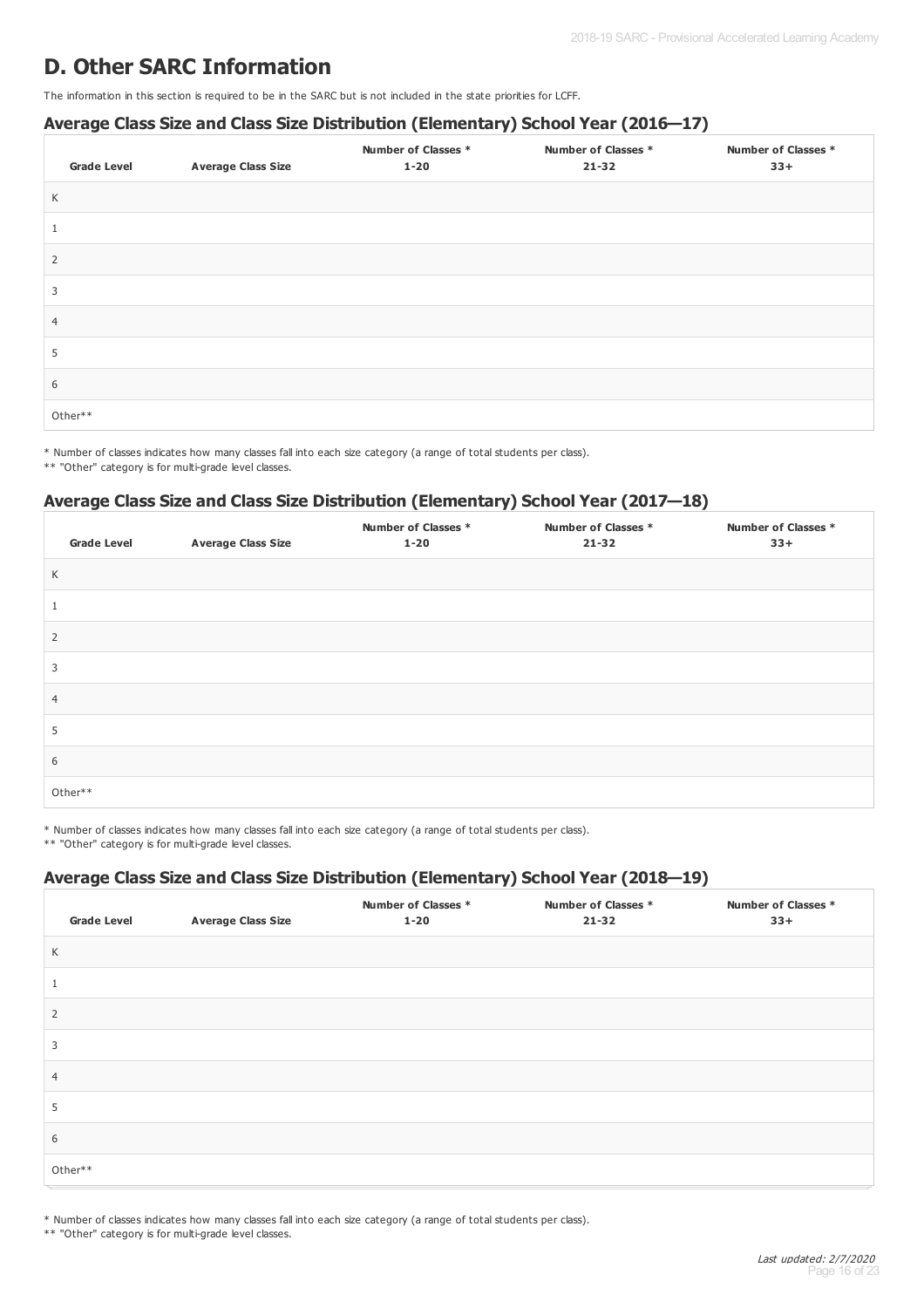2018-19 SARC - Provisional Accelerated Learning Academy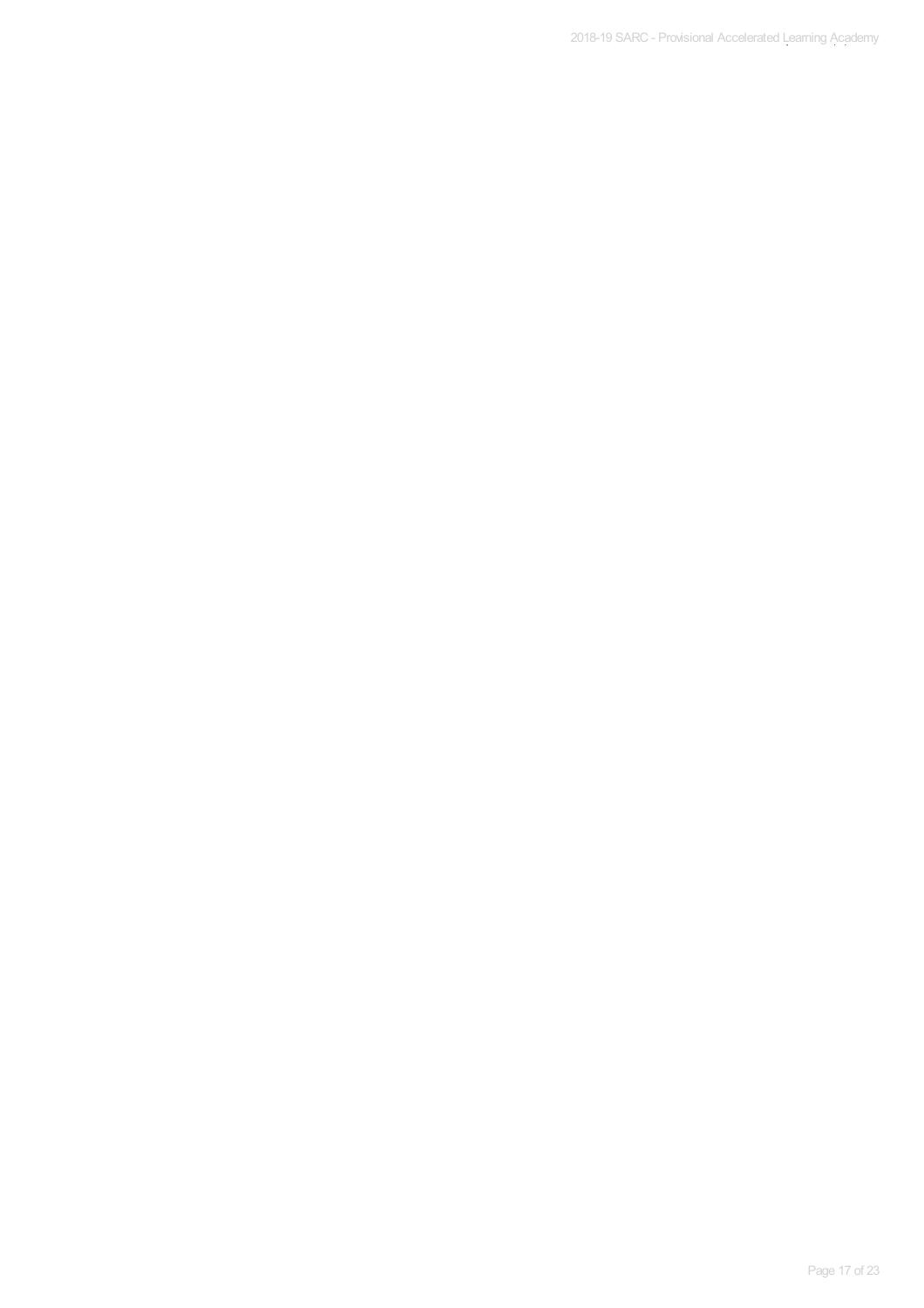# **Average Class Size and Class Size Distribution (Secondary) (School Year 2016—17)**

| Subject        | <b>Average Class Size</b> | Number of Classes *<br>$1 - 22$ | Number of Classes *<br>$23 - 32$ | Number of Classes *<br>$33+$ |
|----------------|---------------------------|---------------------------------|----------------------------------|------------------------------|
| English        | 8.00                      | 23                              |                                  | 0                            |
| Mathematics    | 7.00                      |                                 |                                  | 0                            |
| Science        | 7.00                      | 8                               |                                  | 0                            |
| Social Science | 8.00                      | 11                              |                                  | 0                            |

\* Number of classes indicates how many classrooms fall into each size category (a range of total students per classroom). At the secondary school level, this information is reported by subject area rather than grade level.

### **Average Class Size and Class Size Distribution (Secondary) (School Year 2017—18)**

| Subject        | <b>Average Class Size</b> | Number of Classes *<br>$1 - 22$ | Number of Classes *<br>$23 - 32$ | Number of Classes *<br>$33+$ |
|----------------|---------------------------|---------------------------------|----------------------------------|------------------------------|
| English        | 9.00                      | 29                              |                                  |                              |
| Mathematics    | 7.00                      | 23                              |                                  |                              |
| Science        | 7.00                      | 18                              |                                  |                              |
| Social Science | 8.00                      | 21                              |                                  |                              |

\* Number of classes indicates how many classrooms fall into each size category (a range of total students per classroom). At the secondary school level, this information is reported by subject area rather than grade level.

### **Average Class Size and Class Size Distribution (Secondary) (School Year 2018—19)**

| Subject        | <b>Average Class Size</b> | Number of Classes *<br>$1 - 22$ | Number of Classes *<br>$23 - 32$ | Number of Classes *<br>$33+$ |
|----------------|---------------------------|---------------------------------|----------------------------------|------------------------------|
| English        | 7.00                      | 31                              | $\overline{2}$                   | 0                            |
| Mathematics    | 6.00                      | 26                              |                                  | 0                            |
| Science        | 7.00                      | 13                              |                                  | 0                            |
| Social Science | 7.00                      | 15                              |                                  | 0                            |

\* Number of classes indicates how many classrooms fall into each size category (a range of total students per classroom). At the secondary school level, this information is reported by subject area rather than grade level.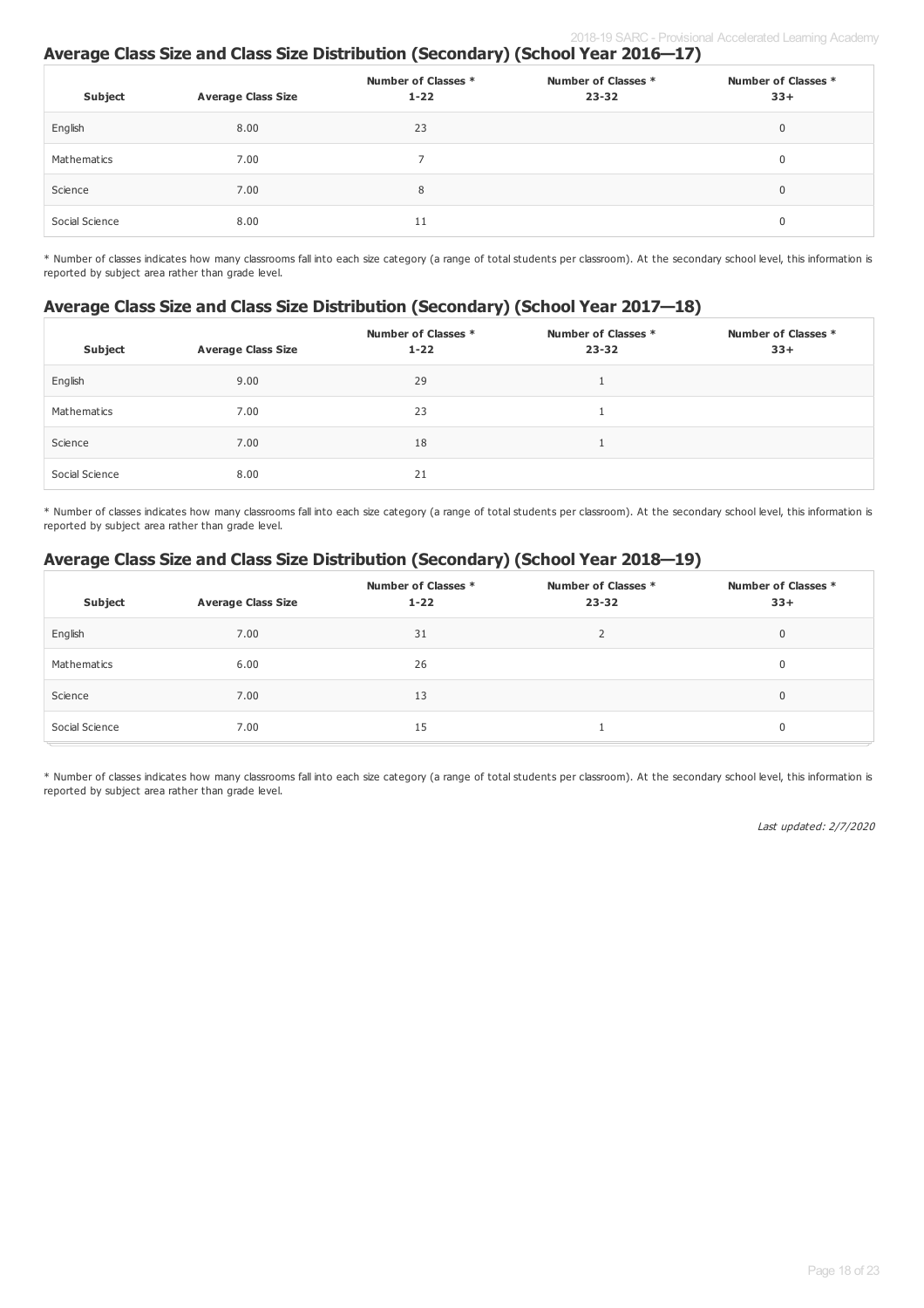2018-19 SARC - Provisional Accelerated Learning Academy

# **Ratio of Academic Counselors to Pupils (School Year 2018—19)**

|             | <b>Title</b> | Ratio** |
|-------------|--------------|---------|
| Counselors* |              |         |

\*One Full Time Equivalent (FTE) equals one staff member working full time; one FTE could also represent two staff members who each work 50 percent of full time. \*\*Average Number of Pupils per Counselor

Last updated: 2/7/2020

# **Student Support Services Staff (School Year 2018—19)**

| <b>Title</b>                                                  | Number of FTE* Assigned to School |
|---------------------------------------------------------------|-----------------------------------|
| Counselor (Academic, Social/Behavioral or Career Development) |                                   |
| Library Media Teacher (Librarian)                             |                                   |
| Library Media Services Staff (Paraprofessional)               |                                   |
| Psychologist                                                  |                                   |
| Social Worker                                                 |                                   |
| Nurse                                                         |                                   |
| Speech/Language/Hearing Specialist                            |                                   |
| Resource Specialist (non-teaching)                            | 1.00                              |
| Other                                                         |                                   |

\*One Full Time Equivalent (FTE) equals one staff member working full time; one FTE could also represent two staff members who each work 50 percent of full time.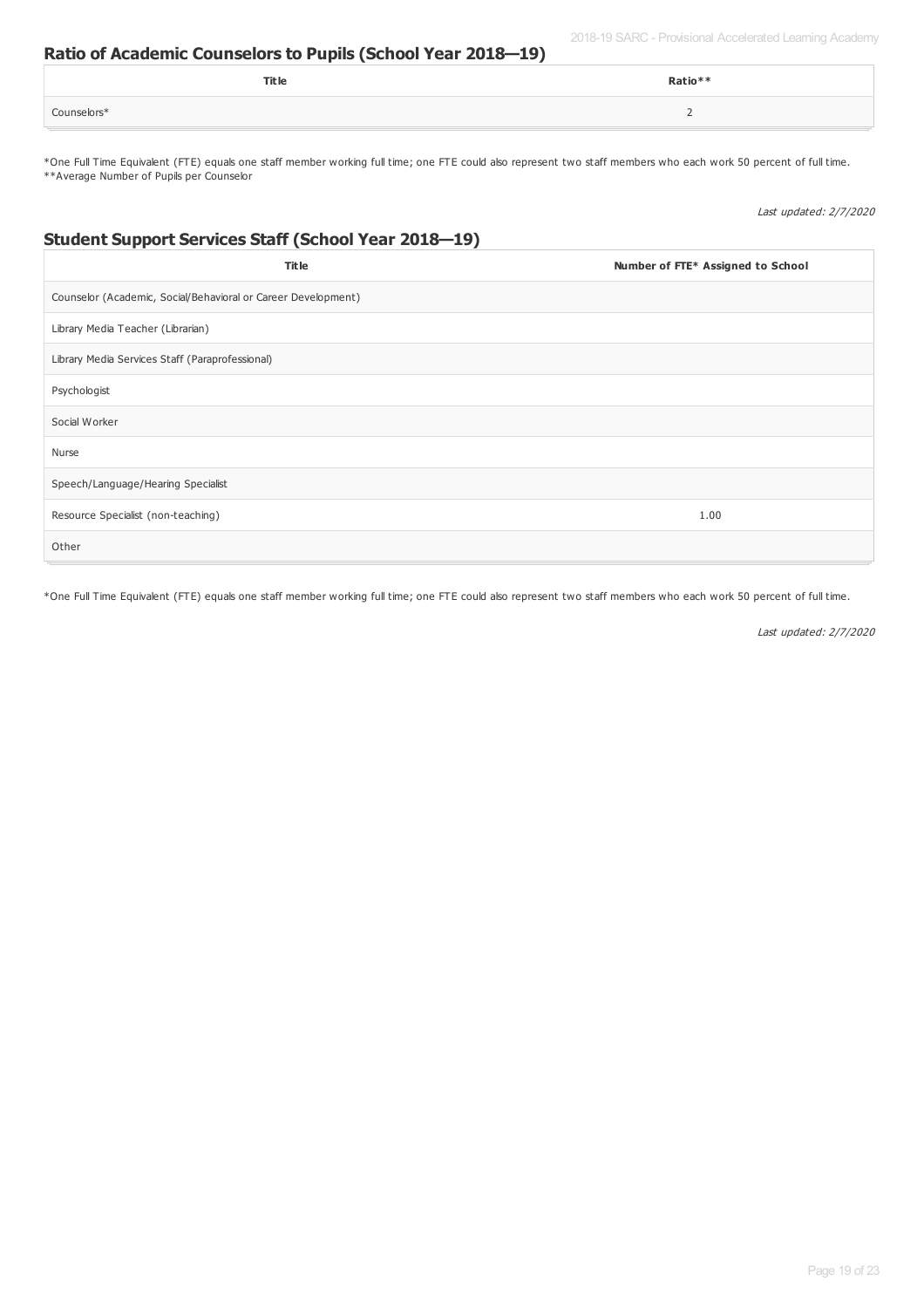# **Expenditures Per Pupil and School Site Teacher Salaries (Fiscal Year 2017—18)**

| Level                                         | <b>Total Expenditures Per Pupil</b> | <b>Expenditures Per Pupil</b><br>(Restricted) | <b>Expenditures Per Pupil</b><br>(Unrestricted)     | <b>Average Teacher Salary</b>                       |
|-----------------------------------------------|-------------------------------------|-----------------------------------------------|-----------------------------------------------------|-----------------------------------------------------|
| School Site                                   | \$12623.00                          | \$2118.00                                     | \$10506.00                                          | \$45000.00                                          |
| <b>District</b>                               | N/A                                 | N/A                                           | $\hspace{0.05cm} -$                                 | \$85252.00                                          |
| Percent Difference - School Site and District | N/A                                 | N/A                                           | $\hspace{0.05cm} -\hspace{0.05cm} -\hspace{0.05cm}$ | $\hspace{0.05cm} -\hspace{0.05cm} -\hspace{0.05cm}$ |
| State                                         | N/A                                 | N/A                                           | \$7506.64                                           | \$82403.00                                          |
| Percent Difference - School Site and State    | N/A                                 | N/A                                           | $-$                                                 | $\hspace{0.05cm} -\hspace{0.05cm} -\hspace{0.05cm}$ |

Note: Cells with N/A values do not require data.

Last updated: 2/7/2020

### **Types of Services Funded (Fiscal Year 2018—19)**

Extracurricular & Enrichment Activities

PAL students have programs outside of their academic classes that support personal development, physical fitness and/or academic enrichment, General activities that our students can participate in include school clubs, college and career prep courses, performing arts programs, and CIF interscholastic athletic programs.

Specific programs are:

Student Advisory Team (SAT)

High School Student Scholar-Athlete program. ( Football, Basketball, Volleyball, and Soccer)

Associated Student Body. (ASB)

Journalism club.

AVID.

Explorer Program.

Color Guard.

Work-Study program.

Mock TrLife Skills Mentoring program.

Field Trips.

Career and College Fairs/Trips

Arts and Media program.

TACT -Middle school after school program ( Today's Achiever's Creating Tomorrow).

Middle school sports program.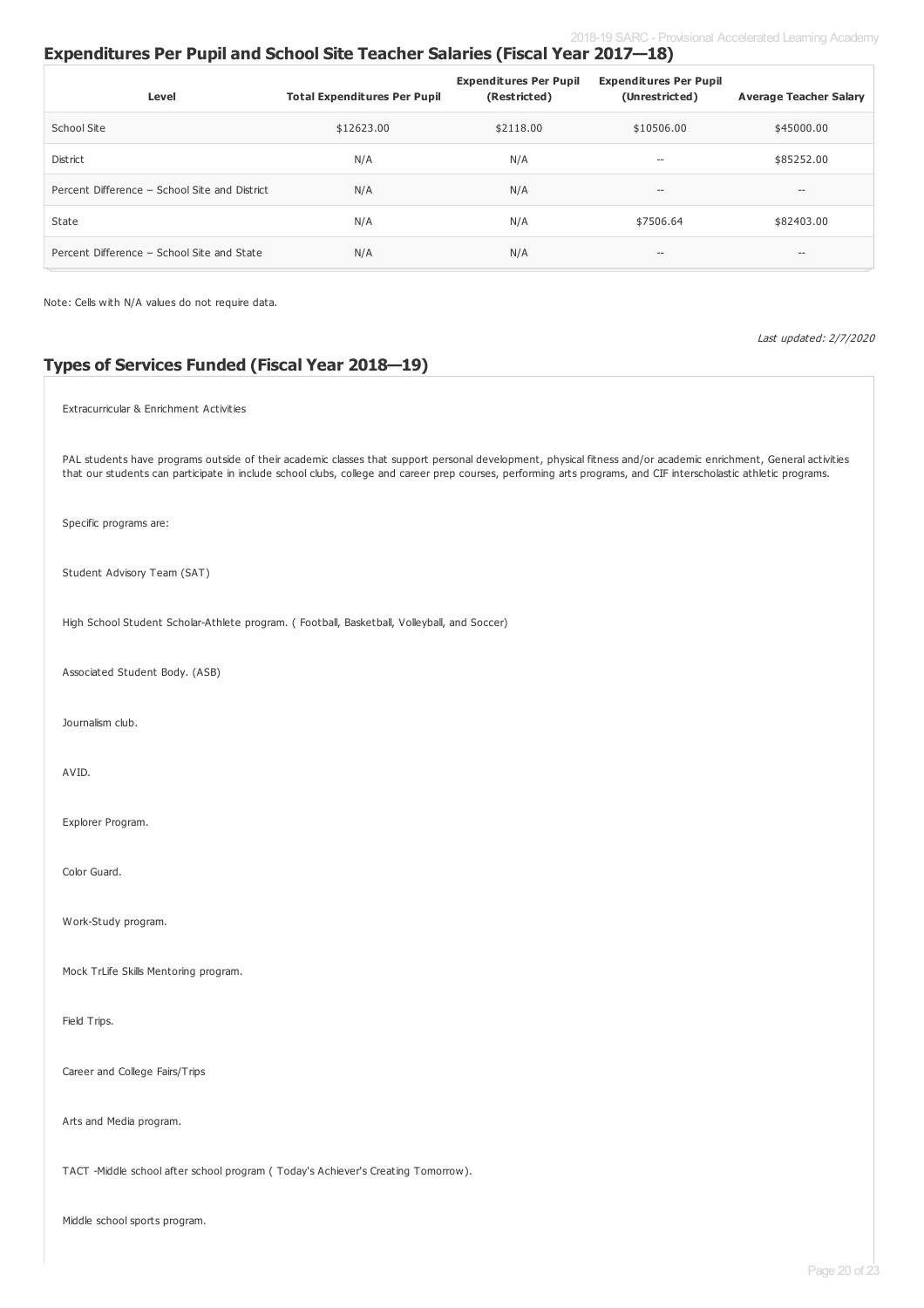Filed Trips.

Career and College Fairs/Trips.

Arts and Media program.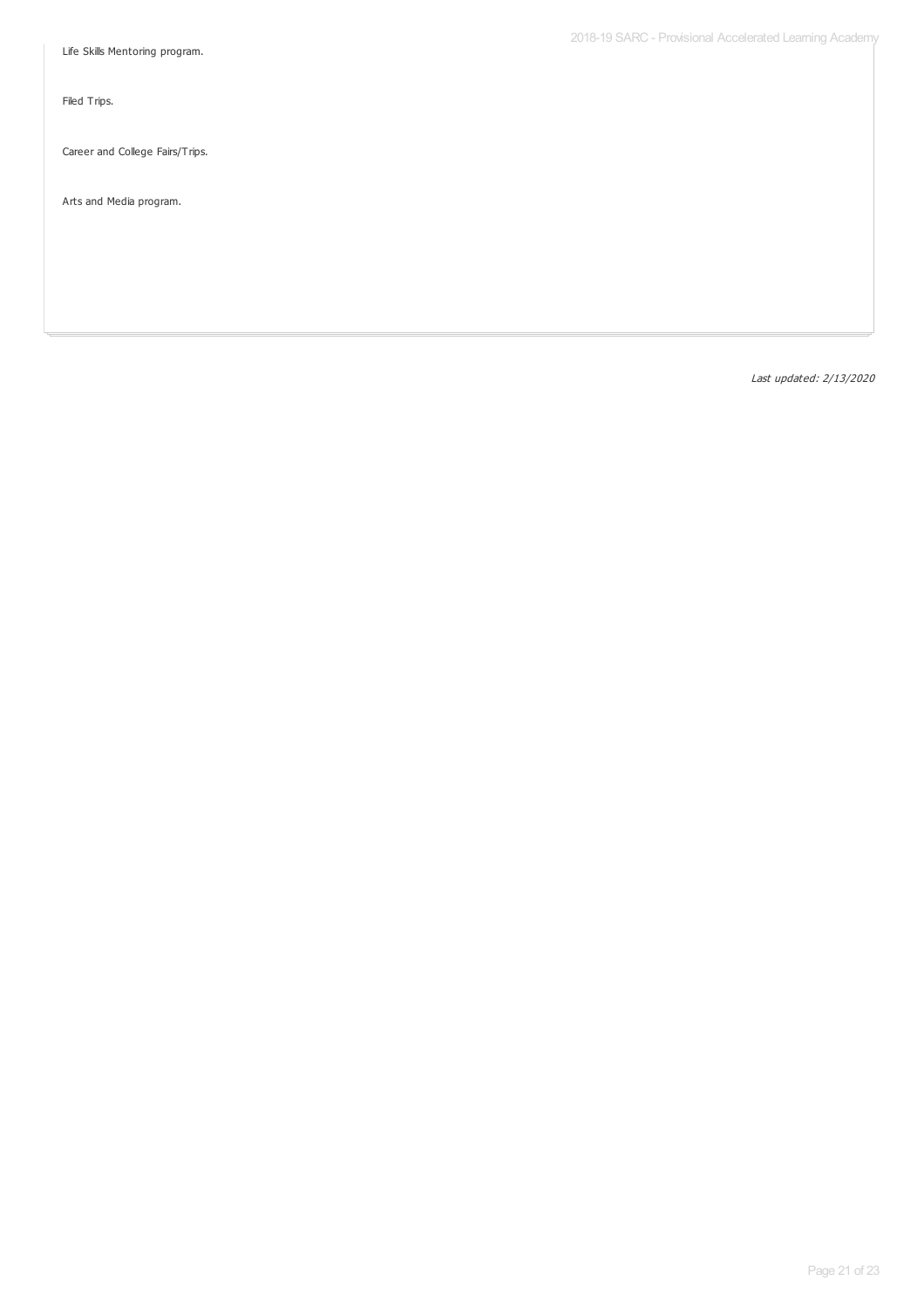# **Teacher and Administrative Salaries (Fiscal Year 2017—18)**

| Category                                      | <b>District Amount</b> | <b>State Average For Districts In Same Category</b> |
|-----------------------------------------------|------------------------|-----------------------------------------------------|
| Beginning Teacher Salary                      | \$53,417               | \$48,612                                            |
| Mid-Range Teacher Salary                      | \$72,780               | \$74,676                                            |
| Highest Teacher Salary                        | \$90,000               | \$99,791                                            |
| Average Principal Salary (Elementary)         | --                     | \$125,830                                           |
| Average Principal Salary (Middle)             | --                     | \$131,167                                           |
| Average Principal Salary (High)               | \$112,000              | \$144,822                                           |
| Superintendent Salary                         | --                     | \$275,796                                           |
| Percent of Budget for Teacher Salaries        | 33.00%                 | 34.00%                                              |
| Percent of Budget for Administrative Salaries | 4.00%                  | 5.00%                                               |

For detailed information on salaries, see the CDE Certificated Salaries & Benefits web page at <https://www.cde.ca.gov/ds/fd/cs/>.